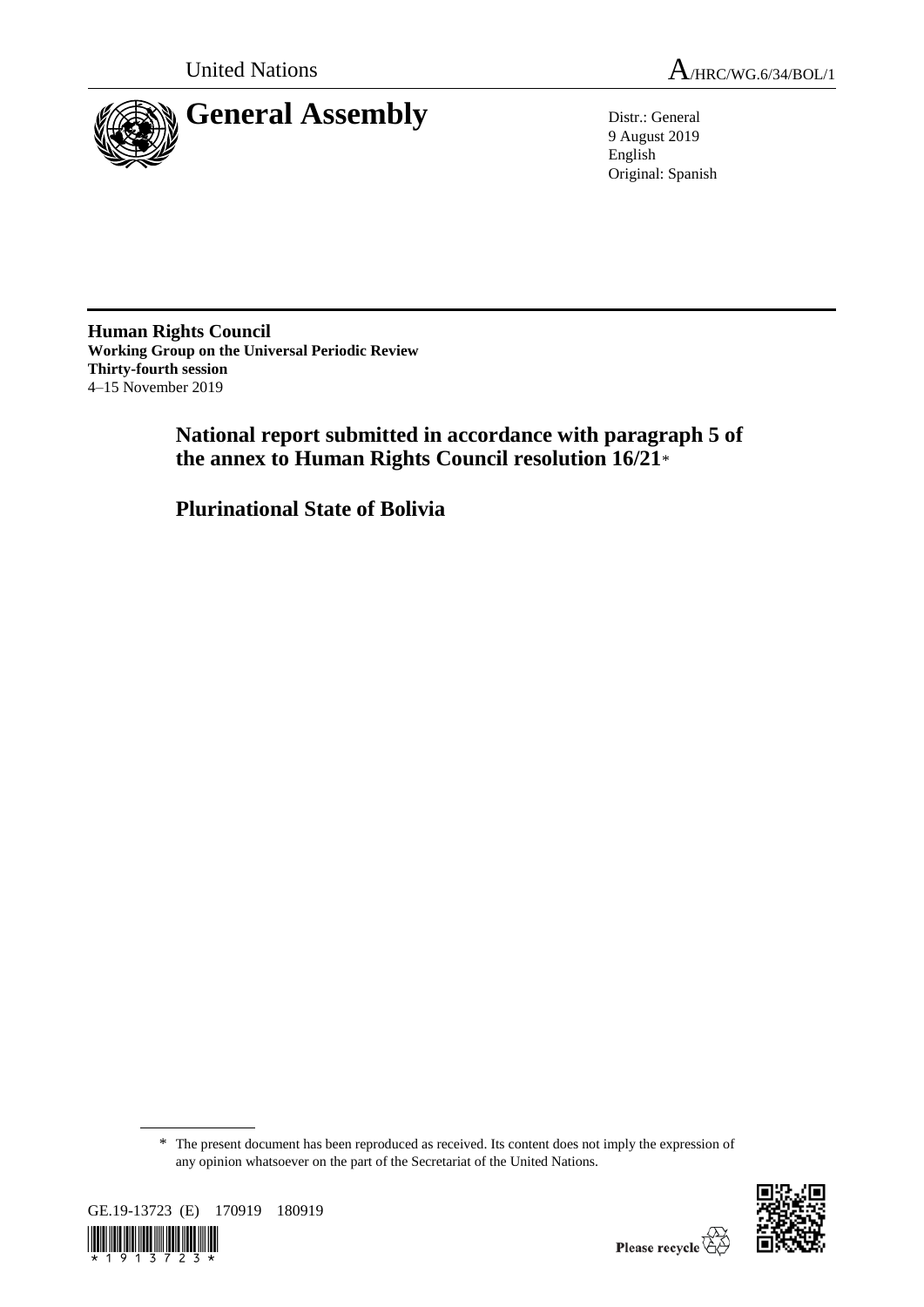# **I. Introduction**

1. In accordance with the commitments made under the universal periodic review mechanism and in fulfilment of the recommendations that it accepted in respect of its second report, the Plurinational State of Bolivia ("Bolivia" or "State" or "Bolivian State") submits its third report for the period 2014–2018 and the first half of 2019.

# **II. Methodology and drafting process**

2. This report was prepared by the Inter-institutional Coordination Forum for the Drafting, Submission and Defence of Reports by the Plurinational State of Bolivia, headed by the Ministry of Justice and Institutional Transparency, in cooperation with relevant public institutions.<sup>1</sup> It was reviewed by the Ministry in question and disseminated with the assistance of social and civil society organizations.<sup>2</sup>

# **III. Status in respect of international bodies**

### **Ratification of human rights instruments (recommendations 113.1, 113.2, 113.3, 113.4**<sup>3</sup> **and 114.1)**

3. The State ratified the Inter-American Convention on Protecting the Human Rights of Older Persons,<sup>4</sup> the Protocol to the American Convention on Human Rights to Abolish the Death Penalty,<sup>5</sup> the Hague Convention on the Civil Aspects of International Child Abduction,<sup>6</sup> the Additional Protocol to the American Convention on Human Rights in the Area of Economic, Social and Cultural Rights (Protocol of San Salvador),<sup>7</sup> the Convention against Discrimination in Education<sup>8</sup> and the Amendments to the Rome Statute of the International Criminal Court on the crime of aggression (Kampala amendments).<sup>9</sup>

### **Cooperation with international human rights mechanisms (recommendations 114.2, 114.3 and 114.4)**

4. Bolivia actively engages with these mechanisms by providing information to assist them in fulfilling their mandate. Between 2018 and the first quarter of 2019, Bolivia submitted its initial report to the Committee on Enforced Disappearances, its third periodic report to the Committee on Migrant Workers, its third periodic report to the Committee against Torture, its fourth periodic report to the Human Rights Committee, its third, fourth and fifth periodic reports to the Committee on Economic, Social and Cultural Rights, its combined twenty-first to twenty-sixth periodic reports to the Committee on the Elimination of Racial Discrimination and its fifth and sixth periodic reports to the Committee on the Rights of the Child. It also prepared its seventh periodic report for the Committee on the Elimination of Discrimination against Women and is in the process of preparing its combined second to fourth periodic reports for the Committee on the Rights of Persons with Disabilities. It also submitted its progress report on the implementation of the Beijing Declaration and Platform for Action ahead of the Beijing +25 Conference.

5. In 2017, the interaction of the Office of the United Nations High Commissioner for Human Rights (OHCHR) with the Bolivian State took the form of coordination activities and three meetings with the OHCHR Regional Office for South America, leading to the agreement of a technical support plan for the country. Over the period 2014–2018, Bolivia duly submitted its annual reports to the International Labour Organization and its reports on economic and social rights under the Protocol of San Salvador,<sup>10</sup> and prepared its report due under the Ibero-American Convention on the Rights of Youth. The United Nations Independent Expert on foreign debt and human rights, particularly economic, social and cultural rights, visited Bolivia between 6 and 15 May 2019.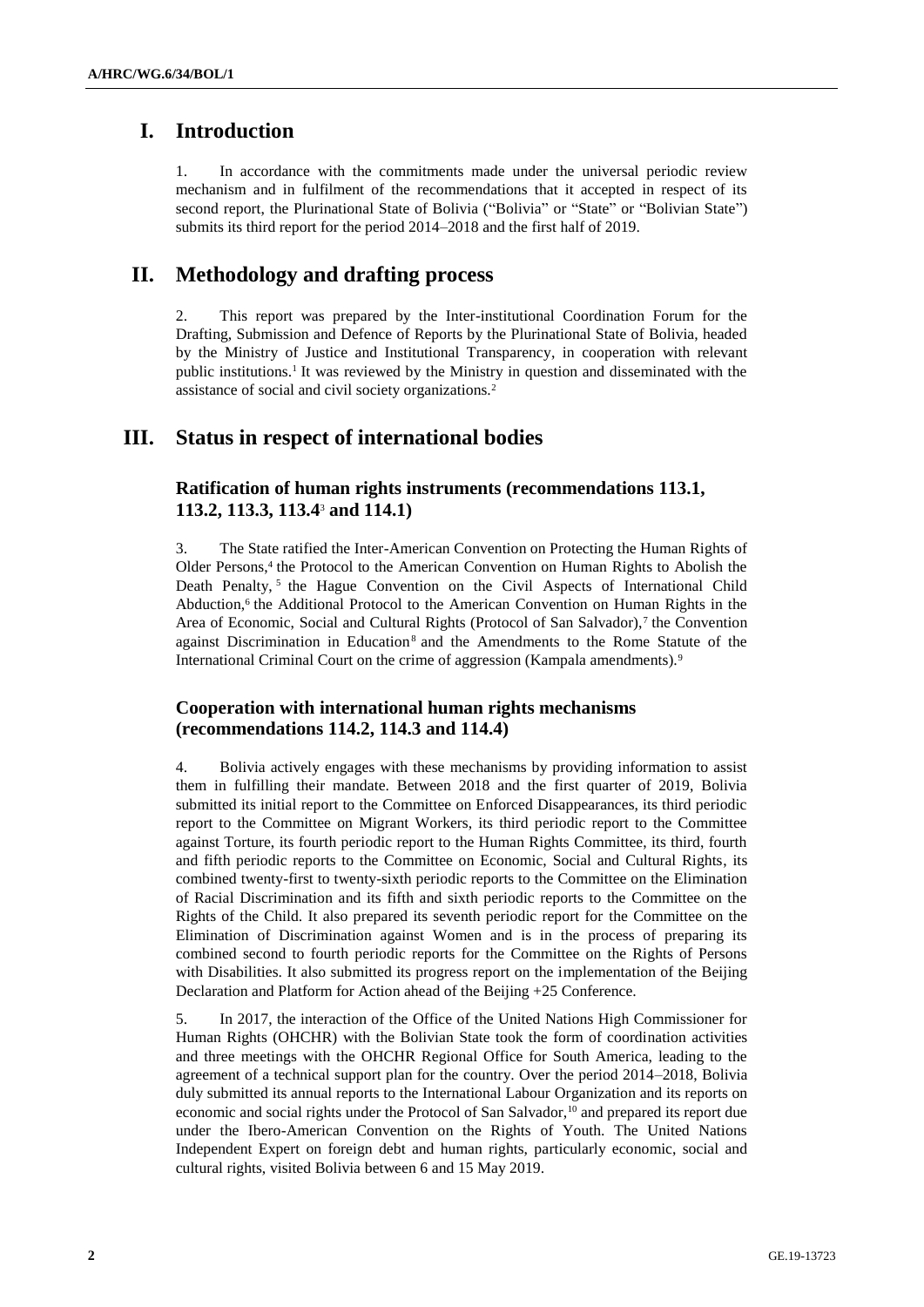# **IV. Human rights indicators (recommendations 113.8, 113.9, 114.6 and compilation 2)**

6. Bolivia continues to work on developing and applying human rights indicators with a gender focus. There are currently structural, process and outcome indicators for the right to adequate food, education, health, employment and housing, and the right of women to a life free of violence. Indicators have also been developed for three new rights, namely, the right to water and sanitation, a life free of trafficking and smuggling, and access to justice and a fair trial<sup>11</sup> under the General Plan for Economic and Social Development and the Sustainable Development Goals.

# **V. Inter-institutional Coordination Forum for the Drafting, Submission and Defence of Reports (recommendation 113.6, compilation 4)**

7. The Inter-institutional Coordination Forum for the Drafting, Submission and Defence of Reports by the Plurinational State of Bolivia, which comprises representatives of the Ministry of Justice and Institutional Transparency, the Ministry of Foreign Affairs and the Counsel General's Office,<sup>12</sup> was established in 2015 in fulfilment of the voluntary commitment made by the country during the defence of its second report before the universal periodic review.

8. SIPLUS, the plurinational system for following up, monitoring and gathering statistics on human rights recommendations in Bolivia, <sup>13</sup> which is linked to the human rights indicators above, systematizes human rights recommendations while serving as a search and follow-up tool. The system may be consulted by public institutions and civil society in general.

# **VI. Millennium Development Goals (recommendation 114.5)**

9. Since 2017, the Inter-institutional Committee for the Millennium Development Goals has been serving as the technical body responsible for follow-up to and monitoring the progress made towards achieving the objectives of the Economic and Social Development Plan 2016–2020, which are related to the Sustainable Development Goals.<sup>14</sup>

# **VII. Multisectoral Plan for the Comprehensive Development of Human Rights (recommendation 113.7)**

10. Work is under way on the Multisectoral Plan for the Comprehensive Development of Human Rights, which will serve as a public management tool for human rights within the Comprehensive State Planning System<sup>15</sup> and the General Plan for Economic and Social Development.

# **VIII. Patriotic Agenda 2025 (recommendation 113.10, compilation 1)**

11. The Patriotic Agenda 2025,<sup>16</sup> otherwise known as the General Plan for Economic and Social Development, contains the 13 pillars necessary to build a dignified and sovereign Bolivia and guides the implementation of the Economic and Social Development Plan 2016–2020. Sectoral, local and multisectoral plans to promote comprehensive development and strategic institutional plans with a direct link to the human rights indicators above are being implemented within this framework.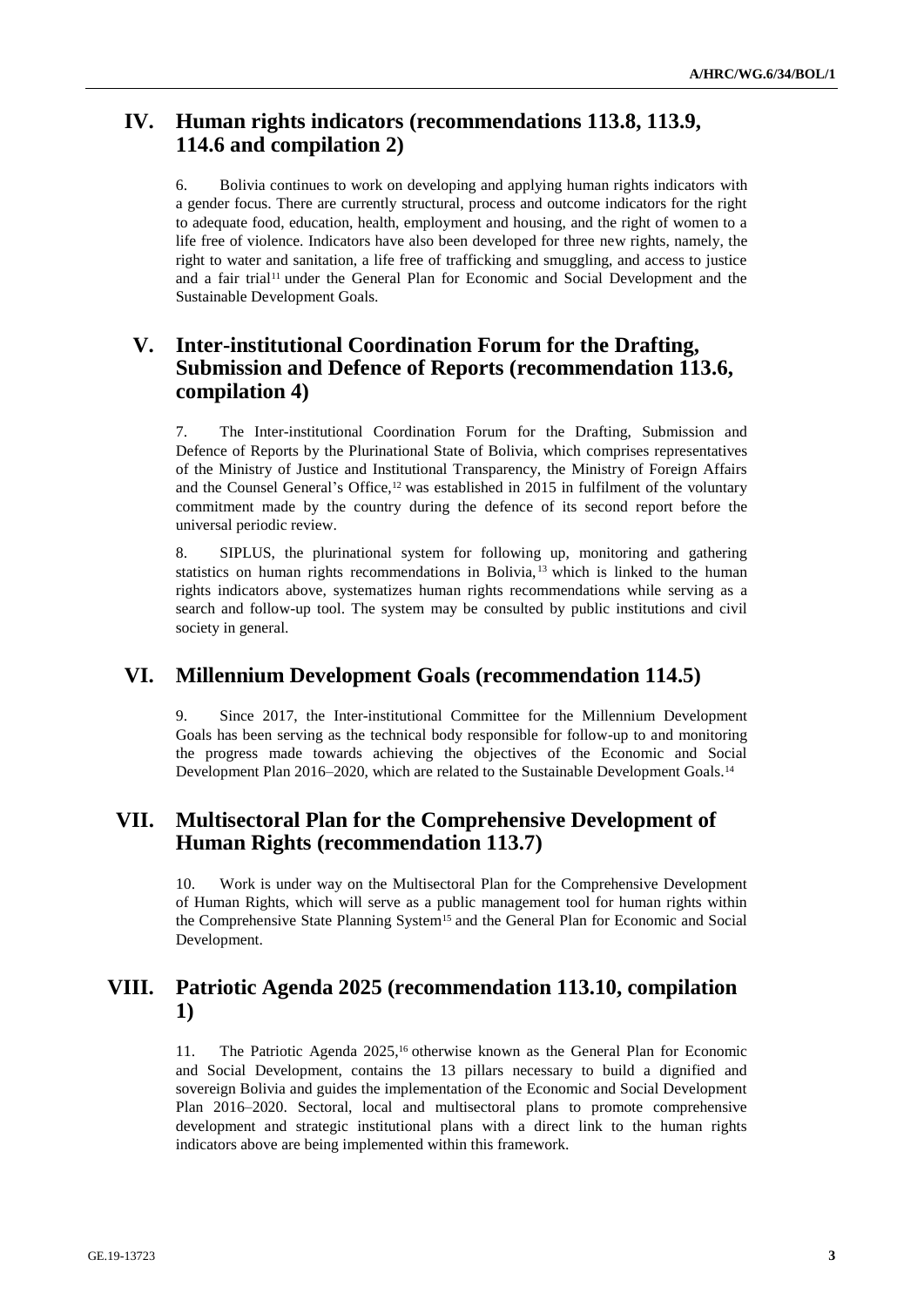# **IX. Civil and political rights**

## **A. Torture and cruel, inhuman or degrading treatment (recommendations 113.5, 114.42 and 114.43)**

12. In 2013, the Service for the Prevention of Torture<sup>17</sup> was created to serve as the national preventive mechanism of Bolivia under the Optional Protocol to the Convention against Torture and Other Cruel, Inhuman or Degrading Treatment or Punishment. It is a decentralized public institution whose activities are funded from the State Treasury. Moreover, the Service's chief executive officer is appointed by the President.

13. The Service for the Prevention of Torture handles complaints, bears the cost of bringing cases involving potential acts of torture before the courts, trains public officials and civil society representatives, conducts unscheduled visits to detention centres and issues recommendations to State authorities.

### **B. Transparency and efforts to combat corruption (recommendations 114.44 and 114.45)**

14. The Act on Transparency Units and the Fight against Corruption<sup>18</sup> is in force. A technical secretariat was established to support the work of the National Anti-Corruption Council<sup>19</sup> and the National Plan to Combat Corruption 2017–2022 was adopted.

15. There are several tools for implementing the Plan: an information system designed to promote transparency and to prevent and counter corruption; a handbook on participation and social control, which was approved by 230 representatives of social organizations; a compendium on the design and implementation of policies/plans to promote transparency and to counter corruption, which is applied by 60 autonomous municipal governments; a technical manual for evaluating and monitoring institutional web pages entitled "Access to Information";  $20$  a handbook on public accountability;  $21$  a guide to public procurement processes at the municipal level  $22$  and a handbook on social control.  $23$  The education programme of the Young People's Network for Transparency is also being implemented.

16. There are also annual forums where relevant stakeholders can meet to discuss these issues: the National Forum on Social Control, the Plurinational Meeting of Transparency and Anti-Corruption Units, the Meeting of the Young People's Network for Transparency, which brings together 76 networks of young volunteers from across the country, and Ethics Day for Public Officials.

17. Between 2014 and 2018, a total of 130 sentences for corruption were handed down in criminal proceedings and assets worth \$40,709,807 were recovered in the fight against corruption.

### **C. Access to justice**

### **Judicial independence and the proper functioning of the judiciary (recommendations 114.57, 114.60, 114.61, 114.62, 114.63 and 114.64)**

18. The Constitution establishes the principle of independence and the separation of powers as a means of avoiding the concentration and excessive use of authority.<sup>24</sup> Pursuant to this aim, the judiciary and the judicial profession, which judges enter through meritbased competitions and competency-based examinations, have been granted budgetary autonomy. The Council of the Judiciary adopted regulations governing the judicial profession<sup>25</sup> and a guide to the subsystems relating to entry and to the pertinent merit-based competitions and competency-based examinations.<sup>26</sup> Their provisions are in line with the standards of meritocracy, transparency, public competition, equality and nondiscrimination.

19. Bolivia has conducted two rounds of elections<sup>27</sup> to select the high-level authorities of the judiciary<sup>28</sup> and the Plurinational Constitutional Court. This was done by popular vote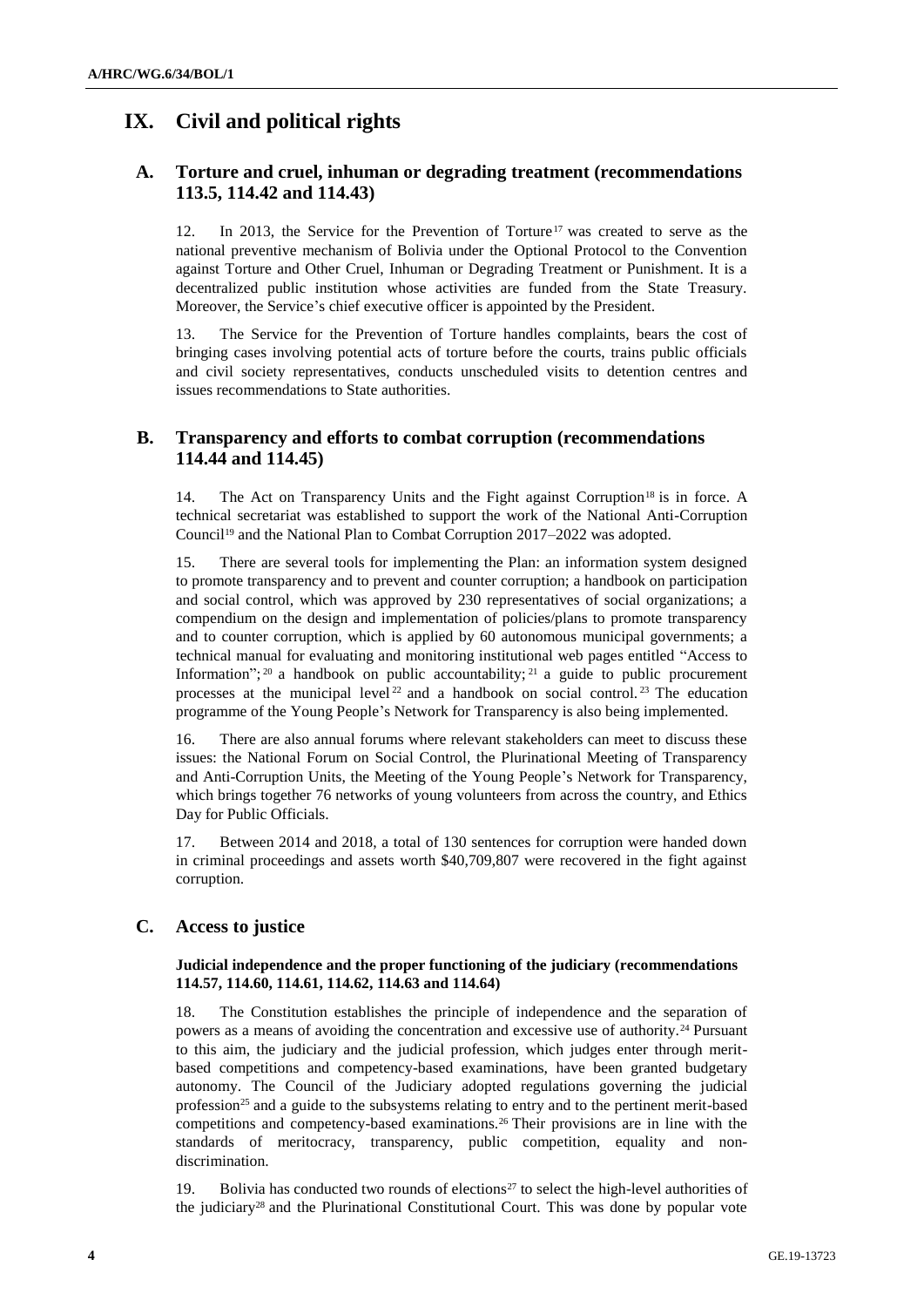through universal suffrage preceded by the pre-selection of candidates by two thirds of the Plurinational Legislative Assembly. The process was overseen by the Plurinational Electoral Bureau.

#### **Measures taken to improve access to justice (recommendations 113.20, 113.21, 113.22, 113.24, 114.57, 114.58, 114.63, 114.65 and 114.128)**

20. Since 2012, 143 courts and tribunals have been established and 1,740 posts (including for judicial staff, mediators and judicial support services) have been created thanks to an investment of 98,376,361.95 bolivianos. In 2018, 22 constitutional chambers<sup>29</sup> were established within the departmental courts of justice. Each chamber has two specialized members who report to the Plurinational Constitutional Court.

21. In June 2016, the National Summit on Plural Justice to Live Well was held for the purpose of building a new plural justice system, eliminating delays in the administration of justice and ensuring access to justice in a prompt and timely manner. A committee responsible for following up on the conclusions of the Summit<sup>30</sup> was established and assigned the task of implementing the Justice Sector Reform Strategy, which is intended to kick-start the transformation of the justice system by addressing the following strategic priorities: the development of a new regulatory framework, the management of human talent in the justice system and the introduction of information and communications technology, infrastructure and management models.

22. The judiciary is responsible for implementing the National Programme for the Exercise of Rights and Access to Justice 2014–2018, the Judicial Conciliation Programme 2013–2017, the Programme for Modernization and the Judicial Management of Criminal Cases 2016/17, the Mobile Justice Programme for Agricultural and Environmental Courts and awareness-raising programmes to prevent and combat corruption. It is also responsible for operating the National Transparency Information System and a free hotline to provide information and to receive complaints.

23. The State Academy for Judges and the State Academy for Prosecutors conduct ongoing specialized training and awareness-raising for public officials belonging to both institutions.

24. The Sectoral Plan for Plural Justice 2013–2025 was updated to reflect the outcome of the National Summit on Plural Justice and the new Sectoral Plan for the Comprehensive Development of Justice and Transparency 2016–2020<sup>31</sup> was adopted.

25. After a public examination and selection process conducted by the Plurinational Legislative Assembly in accordance with the regulations for the selection and appointment of the Attorney General, which include criteria relating to merit, career path and ethics, the new Attorney General took up his functions in October 2018.

#### **Right to a defence, reduction in delays in investigations and pretrial detention (recommendations 113.23, 113.24, 113.25, 114.56, 114.59, 114.63, 114.66 and 114.69)**

26. The Act on Streamlining and Reducing the Workload in the Criminal Justice System<sup>32</sup> introduces procedures to expedite the processing of criminal cases and to reduce delays in the administration of justice. The judiciary is responsible for implementing the National Plan for Streamlining the Criminal Justice System.

27. The Act on Summary Criminal Procedure and Strengthening Measures to Combat Violence against Children and Women<sup>33</sup> introduces mechanisms to expedite the processing of criminal cases and to forestall procedural delays and the abuse of pretrial detention by recognizing the exceptional nature of this measure. Among other innovations, the Act establishes proceedings management offices, which are administrative units tasked with providing courts with assistance and technical support to help optimize the management of judicial proceedings. The Act also promotes the use of information and communications technology to encourage increased use of oral proceedings, to ensure that procedural actions are conducted promptly and that criminal proceedings are transparent, and to standardize information on the functioning of the criminal justice system.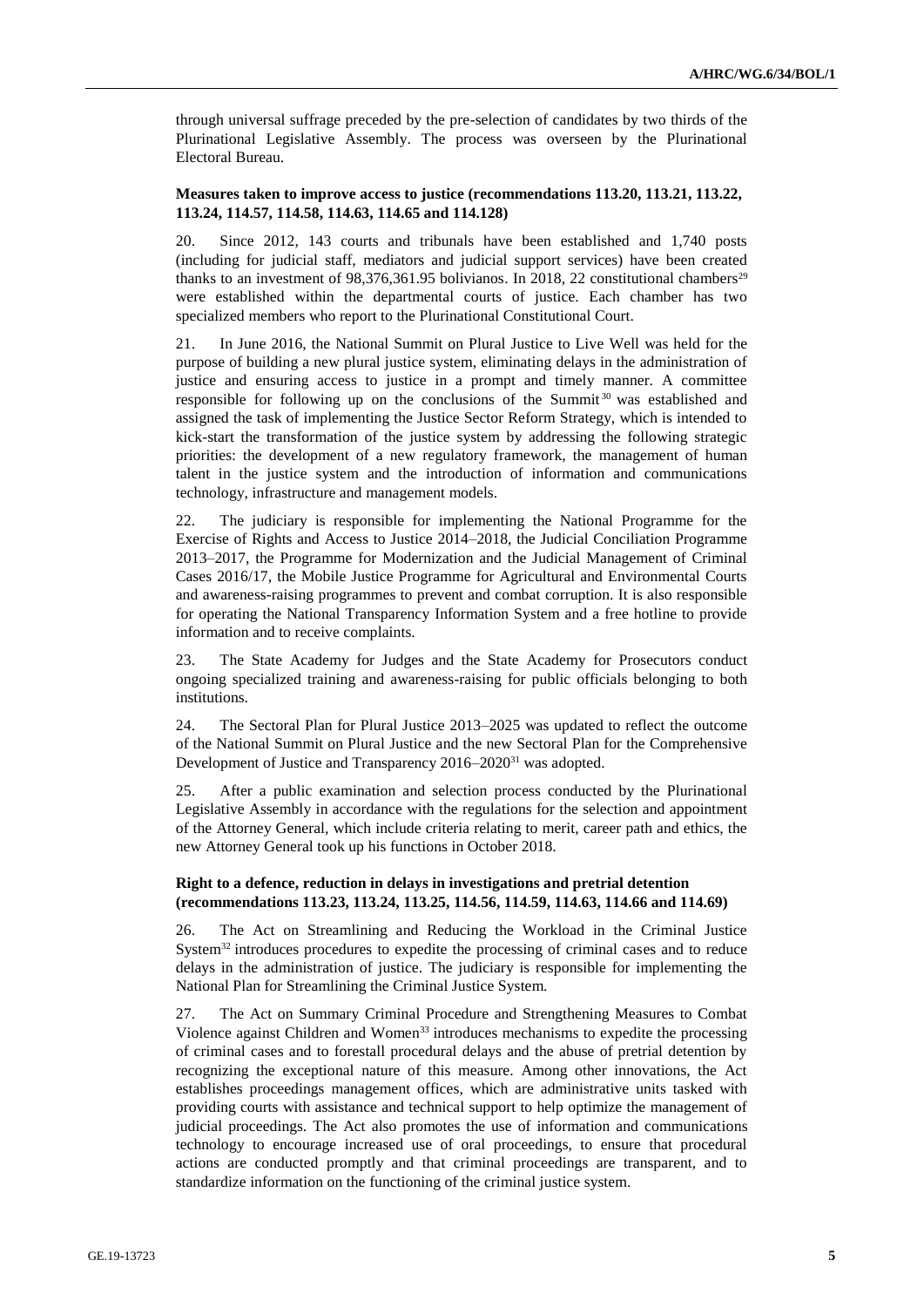28. The Act will enter into full force on 30 September 2019. All the authorities concerned are working on technical and budgetary plans to ensure its effective implementation. The committee responsible for following up on the conclusions of the National Summit on Plural Justice will be tasked with assessing and monitoring its application. There are also plans to establish proceedings management offices and courts, to create additional posts and to provide training to ensure that the Act is implemented effectively.

### **D. Memory and truth (recommendations 114.70 and 113.26)**

29. The Truth Commission<sup>34</sup> was established to shed light on the murders, cases of enforced disappearance, acts of torture, instances of arbitrary detention and acts of sexual violence that took place during the dictatorship (between 1964 and 1982). The Interinstitutional Working Strategy on Enforced Disappearances has three areas of intervention: investigating the facts of enforced disappearances, locating disappeared persons and identifying mortal remains.

30. The Attorney General's Office prioritizes the investigation of crimes involving human rights violations during the unconstitutional regimes that were in place between 1964 and 1982. <sup>35</sup> In 2018, an inter-institutional cooperation agreement was concluded between the Truth Commission and the Attorney General's Office and a project to operationalize and upgrade the forensic anthropology laboratories of the Forensic Investigation Institute was developed.

### **E. Action to combat racism and all forms of discrimination (recommendations 114.31, 114.32, 114.33, 114.34, 114.35, 114.36, 114.37, 114.38, 114.39, 114.126, 114.40, 114.67 and 114.85)**

31. The National Committee to Combat Racism and All Forms of Discrimination, <sup>36</sup> which is fully operational, implemented and assessed the impact of the National Policy to Combat Racism and All Forms of Discrimination 2012–2015, in coordination with other bodies. This assessment formed the basis of the Multisectoral Plan to Combat Racism and All Forms of Discrimination  $2016-2020$ ,<sup>37</sup> which was drawn up with the assistance of relevant stakeholders.

32. During this period, training activities and awareness-raising campaigns were conducted for the benefit of various groups, including public officials working in law enforcement and the justice system. Student youth brigades were also created.

33. A protocol for receiving, prosecuting and punishing cases of racism and all forms of discrimination was also devised. In the face of possible crimes involving violence and discrimination against women, indigenous peoples or lesbian, gay, bisexual, transgender or intersex persons, departmental prosecutor's offices must act ex officio and give priority to resolving such cases.<sup>38</sup> Anti-racism and discrimination units were set up within institutions of the executive branch and the National Directorate for Decolonization and Institutional Doctrine was established within the Bolivian police force.

34. The Decade for Bolivians of African Descent was declared between 2015 and 2024<sup>39</sup> and the plan for its implementation, which covers the period 2016–2024, was incorporated into the sectoral plan of the Ministry of Culture and Tourism. At the United Nations, Bolivia promoted the adoption of the resolution<sup>40</sup> proclaiming 2019 as the International Year of Indigenous Languages.

### **F. Right to freedom of expression, communication and information (recommendations 114.71, 114.72, 114.73 and 114.74)**

35. The Constitution guarantees all persons, including the press, the right to freedom of expression, communication and information, and sets out the related conscience clause.<sup>41</sup> The State has an effective regulatory framework to ensure the safe exercise of journalism in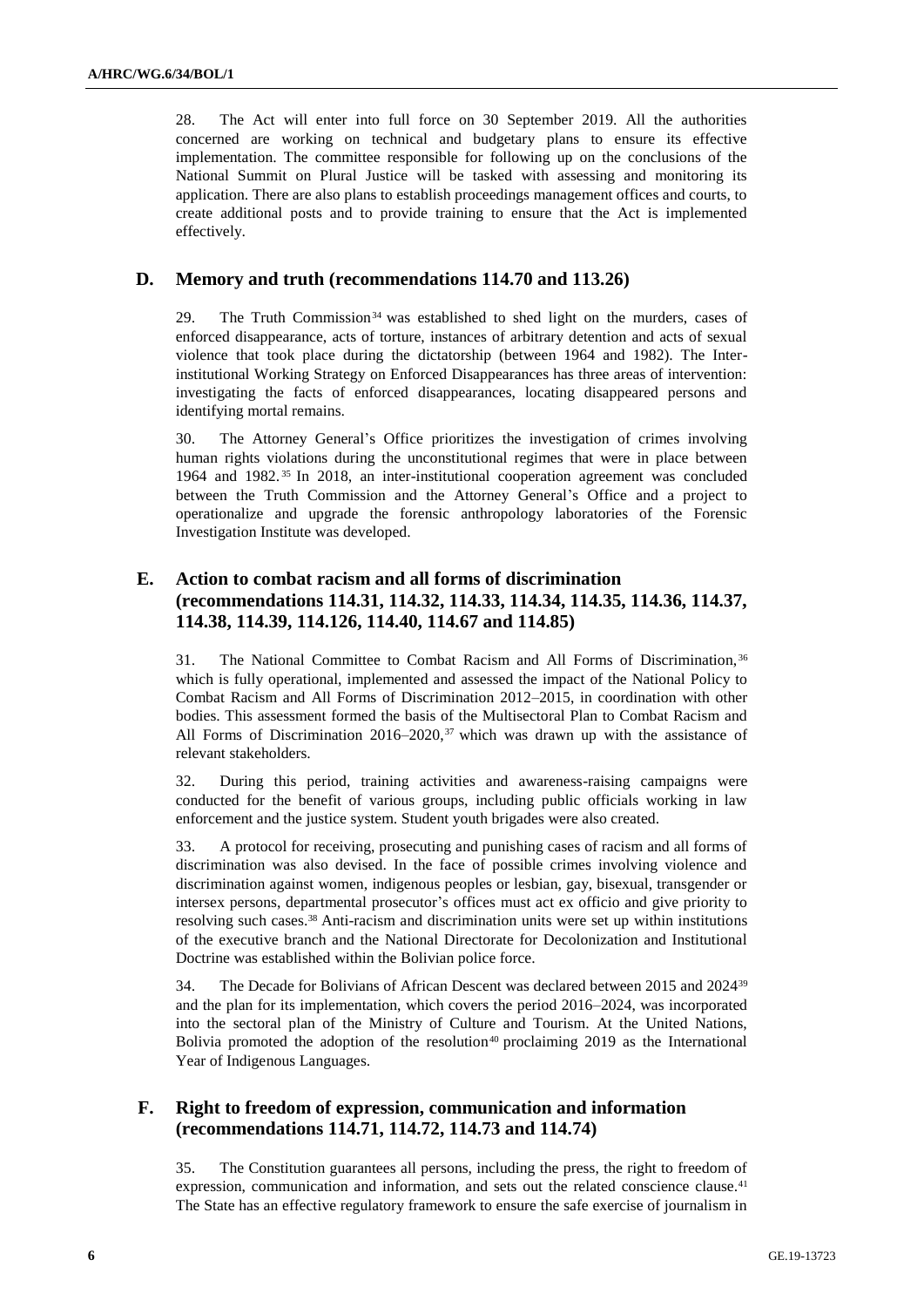accordance with applicable human rights standards. Through the "Bring Your Rights to Life" strategy, the State promotes the dissemination of universally accessible government information, guarantees the free exercise of journalism, promotes and creates free competition and guarantees media access at events of public interest.

# **X. Economic, social and cultural rights**

#### **Public and social investment (recommendation 114.12)**

36. Since 2006, Bolivia has been implementing the productive community economic and social model, which has paved the way for significant advances in social policy, including an increase in public social spending and sustained economic growth.

37. State investment <sup>42</sup> increased, reaching \$6.057 million in 2018. Over the period 2014–2018, public investment increased from 4.507 million bolivianos to 4.856 million bolivianos. In 2010, investment in the social sector reached 3,301,904 bolivianos, while, in 2018, it increased to 8,767,062 bolivianos.

### **Poverty reduction measures (recommendations 113.12, 114.13, 114.14, 114.15, 114.16, 114.17, 114.18, 114.82, 114.113 and compilation 3)**

38. Bolivia experienced sustained economic growth over the period 2006–2017, where gross domestic product (GDP) grew by an average of 4.9 per cent.

39. In 2006, 37.7 per cent of the population – that is 3.6 million people – was living in extreme poverty. In 2018, the extreme poverty rate had fallen to 15.2 per cent – that is the equivalent of approximately 1.7 million people.<sup>43</sup> It is estimated that more than 1.6 million people lifted themselves out of extreme poverty.

40. Between 2006 and 2018, the moderate poverty rate in Bolivia fell from 59.9 per cent to 34.6 per cent. In 2006, 5.8 million people were living in poverty; by 2018, that number had fallen to 3.9 million.

41. A number of public policies were introduced to improve the quality of life of the population, including a responsible wage policy designed to benefit traditionally excluded sectors by continually increasing the wages of the working population. The Life Plan for the Eradication of Extreme Poverty, which is currently being implemented, includes a strategy to promote the inclusion of indigenous and aboriginal campesino peoples, women and young people, and a national employment plan and policies to prevent a sustained rise in the price of the goods making up the basic food basket.

42. Through the National Platform for the Integrated Registration of Social Programmes and the Single Socioeconomic Status Record, it will be possible to implement targeted programmes to assist the population. In addition, there are plans to introduce social programmes for family farming as a means of strengthening social protection policies in rural areas.

### **Social policies (recommendations 114.7, 114.8, 114.10, 114.11, 114.12, 114.16, 114.82, 114.113)**

43. One of the pillars of the productive community economic and social model is the redistribution of wealth. Over the reporting period, social policies were geared towards redistributing economic surpluses to the most vulnerable population groups and eradicating extreme poverty. To this end, increasing financial resources were allocated to education, health, social protection and housing.

44. The social policies of greatest significance include conditional cash transfer schemes (the Juancito Pinto <sup>44</sup> and Juana Azurduy <sup>45</sup> voucher schemes), the Zero Malnutrition Programme,<sup>46</sup> the Dignity Pension,<sup>47</sup> literacy and post-literacy programmes, free health care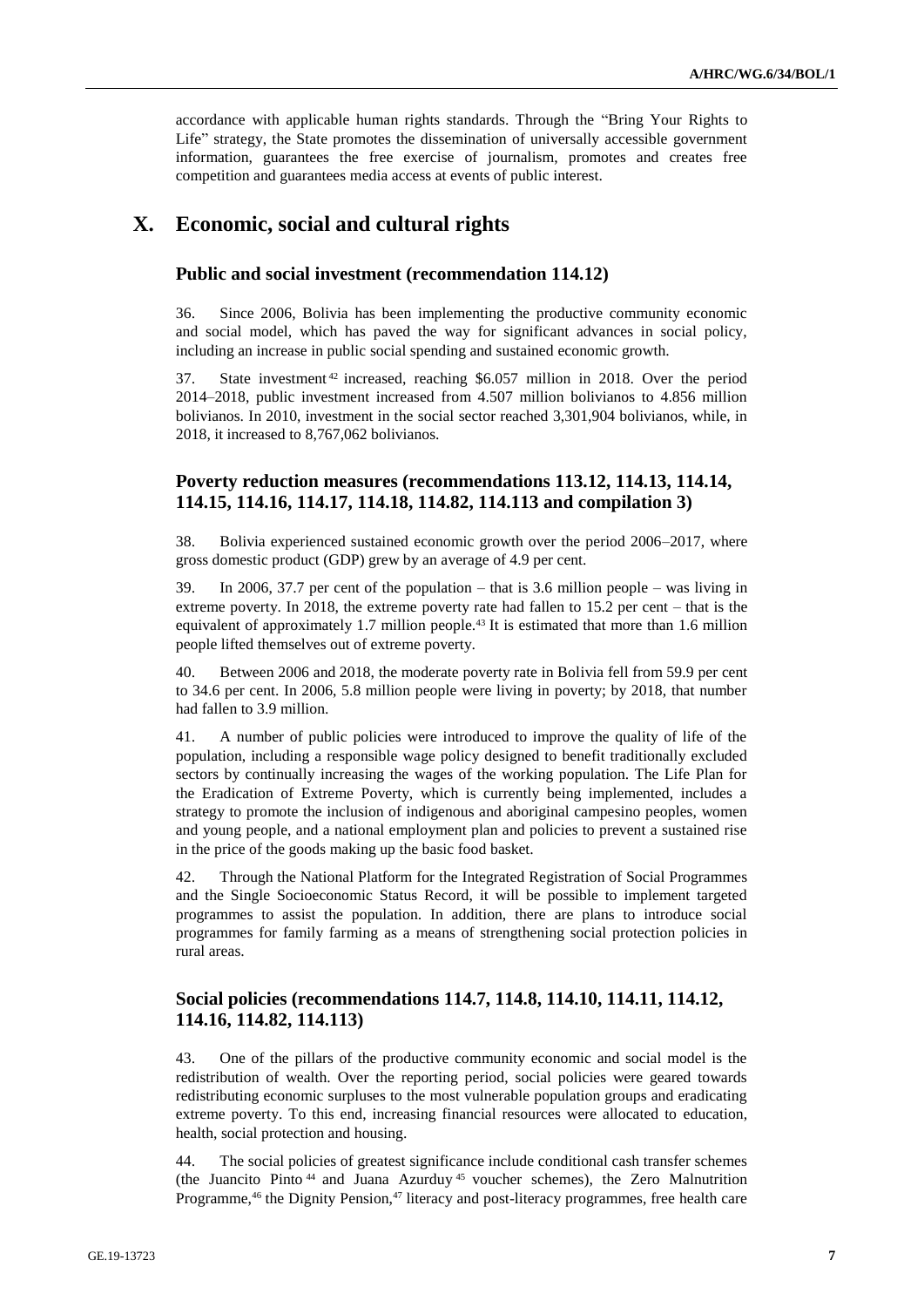and home care for vulnerable population groups, infrastructure and sanitary equipment at different levels of care, housing programmes, drinking water programmes, a sustained increase in the national minimum wage and a policy of inversely proportional wage increases, all of which helped to reduce income inequality.

45. In 2018, investment in the social sector grew by 7.1 per cent. At the national level, income inequality, as measured by the Gini coefficient, decreased from 0.49 in 2014 to 0.44 in 2018 (p). The table below shows the number of people who benefited from social subsidies<sup>48</sup> over the period 2014–2018.

**Number of people who benefited from the Juana Azurduy voucher scheme, the Juancito Pinto voucher scheme and the Dignity Pension: 2014–2018**

|                                  | 2014      | 2015      | 2016      | 2017          | 2018(p)       |
|----------------------------------|-----------|-----------|-----------|---------------|---------------|
|                                  |           |           |           |               |               |
| Juana Azurduy voucher<br>scheme  | 234 377   | 186044    | 228 802   | 230 644       | 221 996       |
| Juancito Pinto voucher<br>scheme | 2 132 393 | 2 152 969 | 2 156 464 | 2 171 532     | 2 2 2 1 6 3 5 |
| Dignity Pension                  | 919 364   | 954 938   | 989 070   | 1 0 2 1 4 5 5 | 1 039 242     |

*Source*: Prepared with data from the Ministry of Health, the Ministry of Education and the Pensions and Insurance Monitoring and Control Authority.

(p) Preliminary.

### **Family as the basic unit of society (recommendation 113.11)**

46. The Family and Family Procedure Code<sup>49</sup> governs the rights of families, family relations and the rights, duties and obligations of family members. The Children and Adolescents Code<sup>50</sup> and its implementing regulations<sup>51</sup> establish and guarantee the exercise of the right to a family.

47. The Act on Summary Proceedings to Guarantee the Restitution of the Right of Children and Adolescents to a Family,<sup>52</sup> which reduces adoption times and expedites adoption procedures, will benefit at least 8,369 children residing in 190 shelters across the country.

#### **A. Right to education**

#### **Access to education (recommendations 113.45, 114.24, 114.25, 114.26 and 114.86)**

48. Over the period 2010–2018, public expenditure on education increased from 10,768,344,165 bolivianos to 23,881,159,701 bolivianos. Only 11.44 per cent of students are enrolled in private schools, by decision of their parents. Of the 2,886,777 (p) students enrolled at the preschool, primary and secondary levels in 2018, 48.7 per cent were female and 51.3 per cent were male, showing that steady progress has been made in overcoming the historical disadvantage that women have faced in gaining timely access to education. The dropout rate fell from 3.42 per cent in 2010 to 2.54 per cent in 2018.

49. The implementation of the Border Schools Programme,<sup>53</sup> the River Bank Schools Programme,<sup>54</sup> the Liberating Schools Programme<sup>55</sup> and the Multigrade Modular Assistance Programme for Community Secondary Education, whose target group is students who are unable to continue their studies because they live in remote and inaccessible areas,<sup>56</sup> has been under way since 2014. Comprehensive Pedagogical Support Centres and in-hospital classrooms <sup>57</sup> were introduced in 2017. A total of 516 community centres for remote learning<sup>58</sup> were also opened.

50. Between 2014 and 2018, 15,000 posts were created in the education sector. Over the period 2006–2018, the number of posts increased by 1.03 per cent. In 2018, there were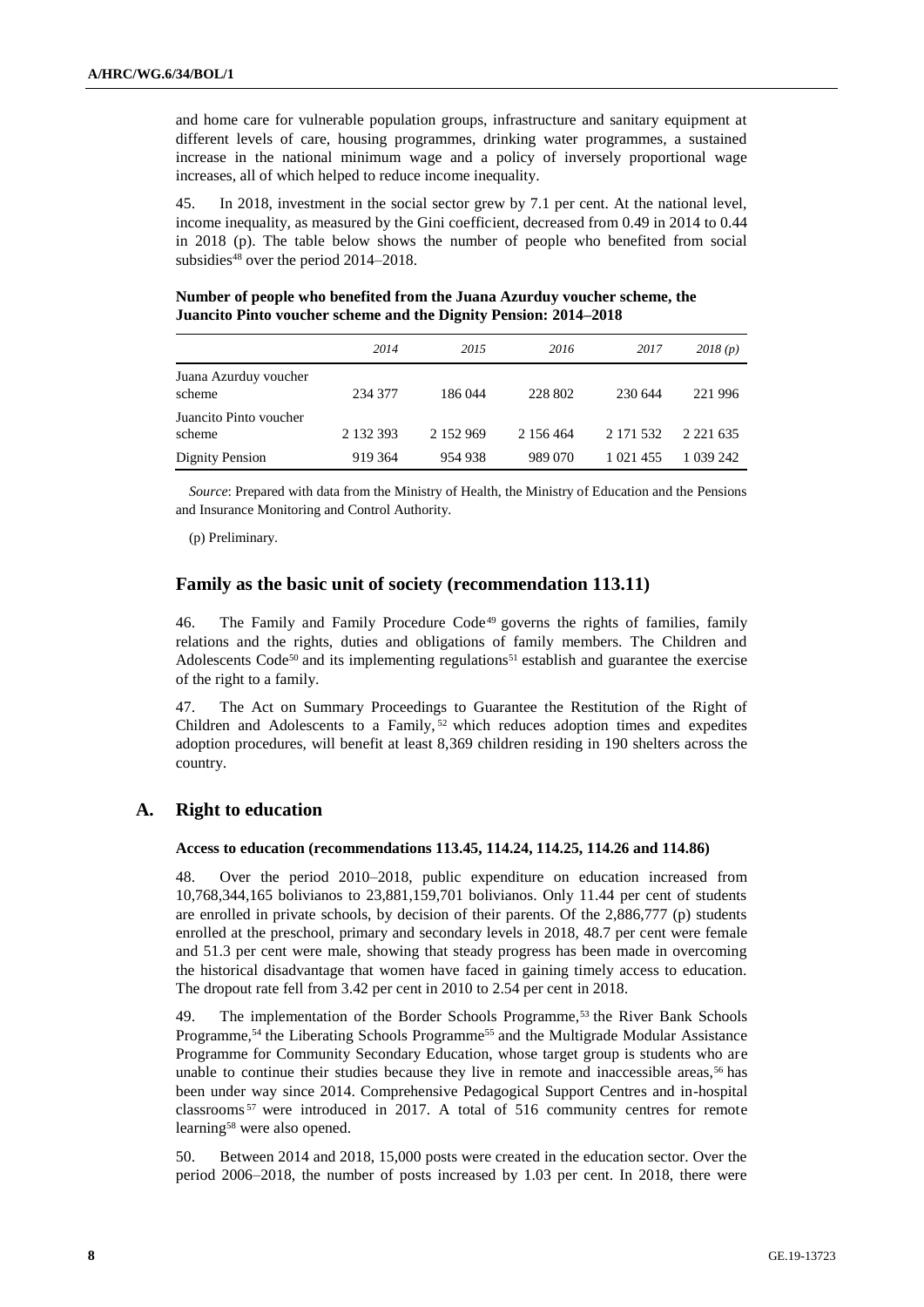143,607 teachers and 16,078 schools, of which 4,541 were located in urban areas and 11,537 in rural areas.

51. Over the period 2014–2018, an average of 2 million students per year benefited from the Juancito Pinto<sup>59</sup> voucher scheme. In 2018 alone, 2,221,368 primary and secondary school students from 14,776 State and faith schools across the country received a Juancito Pinto voucher. Likewise, each year a voucher for outstanding achievement worth 1,000 bolivianos is awarded to the two students with the best high school diploma results (one female and one male) in the country. Between 2014 and 2018, 45,745 students received such a voucher.

#### **Education policy – human rights education (recommendations 113.45, 114.23, 114.26, 114.27 and 114.9)**

52. Human rights are considered to be the bedrock and one of the primary objectives of education in Bolivia.<sup>60</sup> In the national curriculum, human rights are taught from a number of comprehensive perspectives based on the vision of "Living Well". Social and education policies cover the following areas: human rights, comprehensive sexuality education, violence prevention and citizen security.<sup>61</sup>

53. Bolivia has consolidated its regulatory and institutional framework to promote equality and to eradicate violence based on gender and sexual orientation.<sup>62</sup>

#### **Literacy (recommendations 114.22, 114.28 and 114.132)**

54. The national post-literacy programme "I Can Go On", which is divided into two components, namely, literacy and post-literacy and whose target audience is persons over 15 years of age, is taught in all the country's municipalities and in different languages.

55. Between 2011 and 2018, 214,640 people completed the first component and the illiteracy rate dropped to 2.4 per cent, meaning that the country can still be considered to be free of illiteracy. As to the second component, between 2011 and 2017, the number of sixth grade primary school students who successfully completed the post-literacy programme reached 159,135.

### **B. Right to health**

#### **Health policies (recommendations 114.19, 114.20, 114.30, 114.82, 114.86, 114.87 and 114.113)**

56. Between 2006 and 2016, investment in health increased from 5.1 per cent to 7.8 per cent of GDP and was mostly used to cover the cost of infrastructure, equipment and care for vulnerable groups. In 2018, there were 5,580 posts in the health sector and 3,925 health facilities in the country.

57. In keeping with the constitutional mandate of access to health for all<sup>63</sup> and access to universal health insurance,<sup>64</sup> Act No. 1152<sup>65</sup> amended the Comprehensive Health Services Act<sup>66</sup> to provide more persons who are not covered by short-term social security insurance with free health care as part of the transition towards a single, universal and free health system whose care model includes traditional medicine.

58. Through the 2012 SAFCI-MI SALUD programme, the Intercultural Community Family Health Policy, which has been in effect since 2008 and whose focus is health promotion and disease prevention, without overlooking curative health services or traditional medicine, is being applied in 312 municipalities across the country where it has improved health care by mainstreaming a comprehensive and intercultural perspective. Under the Policy, a total of 18,642,844 health-care interventions (50.4 per cent during consultations and 49.6 per cent during family visits) and 2,701,725 family follow-up visits have taken place. More than 1 million families have a family folder and 527 specialists have received comprehensive training with an intercultural focus. In addition, 445 primary care facilities, such as neighbourhood clinics, have been set up in urban areas and 583 health units have been converted into health centres staffed by a doctor.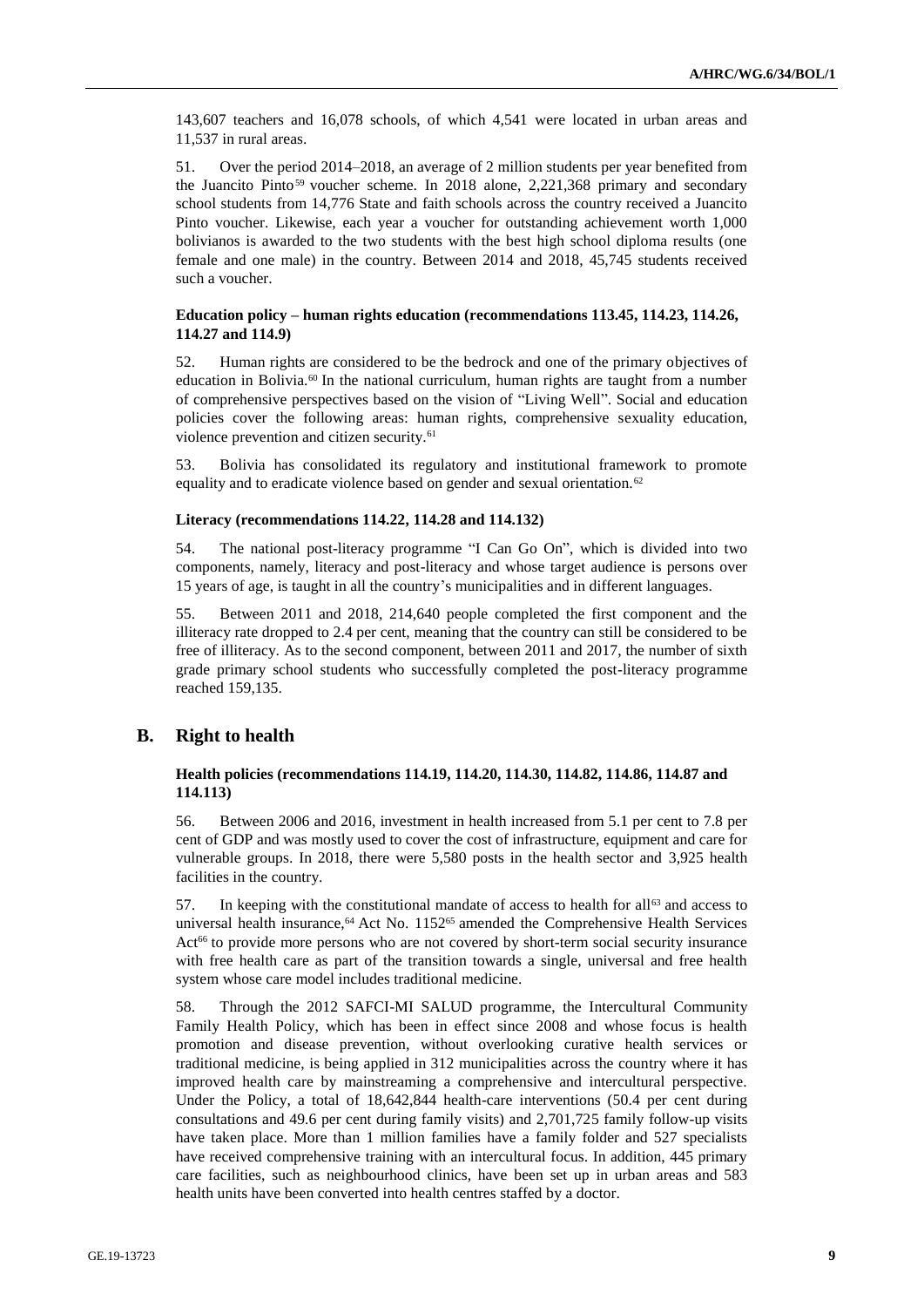59. Pursuant to the aim of continuing to reduce maternal and infant mortality rates and levels of chronic malnutrition in children under 2 years of age, over the period 2014–2018, 1,101,863 pregnant women and children received a Juana Azurduy voucher. The Juana Azurduy voucher scheme has had a significant impact, having led to an increase in the number of comprehensive health check-ups and in the probability of early detection of pregnancy, and to greater access to information for pregnant women.

60. A demographic and health survey was conducted in 2016. The results showed the under-5 mortality rate to be 29 deaths per 1,000 live births whereas, in 2008, it had stood at 63 deaths per 1,000 live births. Chronic malnutrition in children under 5 years of age declined from 27.1 per cent in 2008 to 16 per cent in 2016 and, in children under 2 years of age, from 20.3 per cent in 2008 to 15.2 per cent in 2016.

61. A universal prenatal subsidy, $67$  the purpose of which is to improve maternal health and to reduce neonatal mortality, is available to women who are not covered by short-term social security insurance from their fifth month of pregnancy. Between 2015 and 2018 (p), 325,986 women received this benefit.

62. In 2017, Bolivia introduced free human papillomavirus vaccinations. With the adoption of Supreme Decree No. 8082 of 31 October 2018, 21 million bolivianos were transferred to cover the cost of care for cancer patients for one year.

### **C. Right to adequate food**

63. The Economic and Social Development Plan 2016–2020 includes food sovereignty through the generation of "food knowledge to live well" as one of its pillars and incorporates the guidelines of the National Food and Nutrition Policy, $68$  a new tool for coordinating the food security programmes conducted by the ministries represented on the National Food and Nutrition Council. The Multisectoral Zero Malnutrition Programme 2016–2020, the aim of which is to step up the activities begun in 2007, and the Lifelong Multisectoral Food and Nutrition Programme, the purpose of which is to consolidate and build upon the progress achieved under the former, are being implemented.

64. The Act on school meals in the context of food sovereignty and a plural economy $69$ enables the development of a community-based social economy by encouraging the purchase of food from local suppliers. The Healthy Eating Promotion Act<sup>70</sup> establishes guidelines and mechanisms to promote healthy eating habits.

65. The Agricultural and Rural Sector Plan for Comprehensive Development to Live Well 2016–2018, the aim of which is to make food more widely available and accessible to vulnerable population groups, is being implemented. The mechanisms used to gather information for decision-making and setting public policy in the agricultural and production sphere include the Plurinational Agricultural Early Warning System<sup>71</sup> and the Agricultural, Environmental and Production Observatory.<sup>72</sup>

66. Between 2006 and 2018, 76.7 million hectares of land were reclaimed and titled and 1,080,640 titles recognizing the land ownership rights of indigenous and aboriginal campesino, intercultural and Afro-Bolivian peoples and communities and medium-sized owners in the production sector, businesspeople and State institutions were issued.

### **D. Right to work (recommendations 113.12, 114.24, 114.82 and 114.87)**

67. Wage growth remained higher than the rate of inflation and the steady increase in the national minimum wage. Between 2006 and 2018, the national minimum wage increased by an average of 12.7 per cent.

68. Between 2005 and 2017, the unemployment rate declined from 8.1 per cent to 4.5 per cent to become one of the lowest rates in the region.<sup>73</sup> It was estimated that, as a result of public investment in all economic and private activities, 223,287 new jobs would be created in 2018.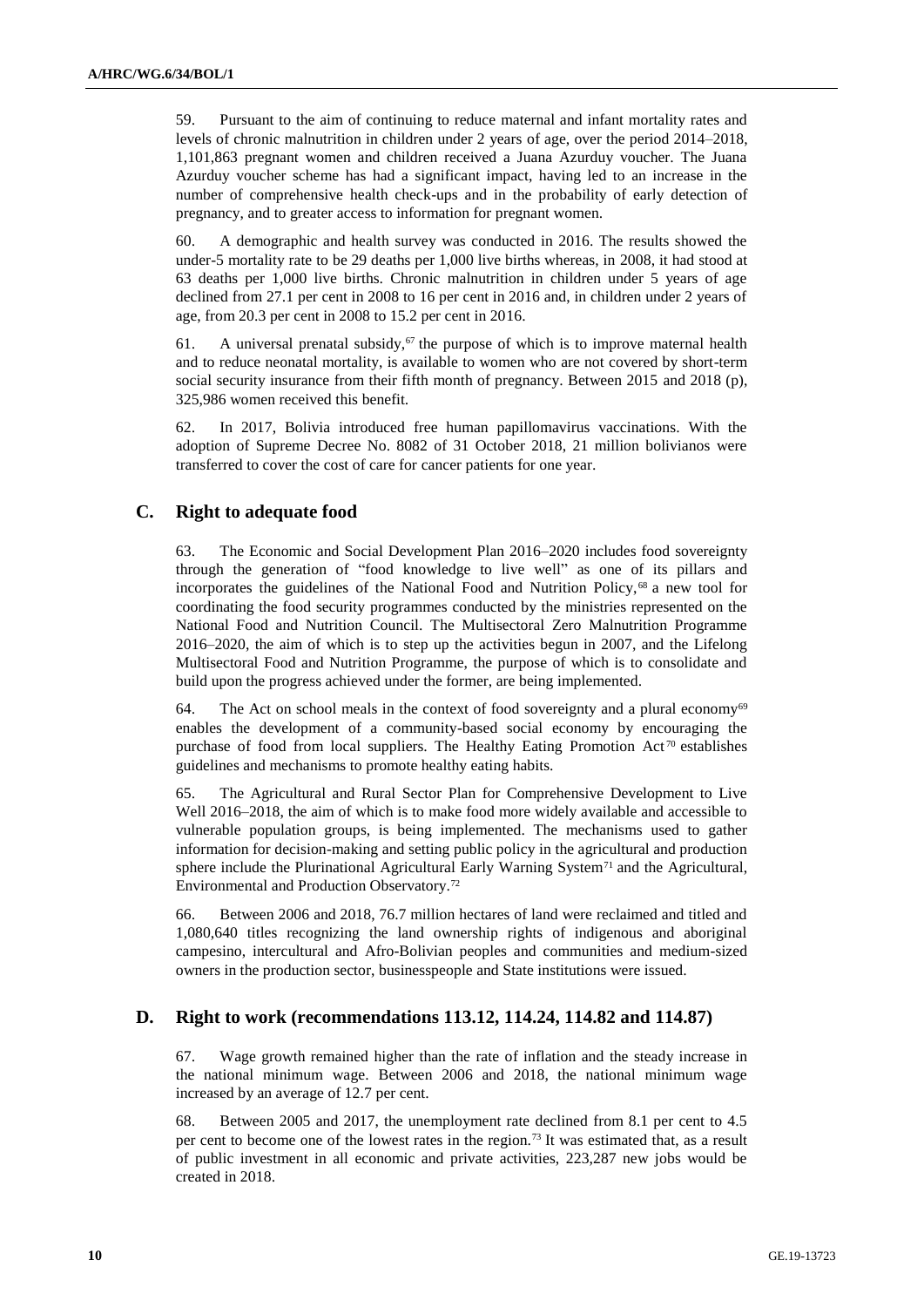69. Between 2016 and 2017, 31,295 complaints of unjustified dismissal concerning the payment of social benefits and reinstatement lodged by workers were processed. Over the same period, 3,732 labour inspections were conducted to verify compliance with labour regulations.

#### **"My First Decent Job" programme**

70. Between 2012 and 2015, 1,367 young people took part in this programme, which provided them with an opportunity to further develop their skills, improve their employability and find decent work. More than 70 per cent of the young people who completed an internship were offered a job in the same company. The majority of participants were young women over 19 years of age.

#### **Employment Support Programme**

71. Between 2014 and 2018, 17,716 people, of whom 54 per cent were women, took part in this programme.

### **E. Right to housing**

72. The National Housing Policy, which was conceived as a tool for reducing the current housing shortage, focuses on consolidating housing solutions while promoting community living. A number of programmes with a similar focus are being implemented, including the Multi-Year Housing Shortage Reduction Plan 2016–2020, the New Housing Programme and the Housing Improvement, Refurbishment and Extension Programme, whose priority target group is vulnerable families.

73. The National Housing Agency is the institution responsible for providing housing and habitation solutions. Between 2014 and 2018, 95,990 housing units were built, upgraded, extended and/or renovated. Around 23 per cent of these housing units were allocated to older persons, persons with disabilities or women.

74. Social housing loans are available through the National Housing Agency, which subsidizes the cost of the property by a percentage that is determined in the related social assessment, taking into account the degree of vulnerability of the applicant family. Between 2014 and 2018, 4,592 housing loans were granted to 18,781 people. Under the Financial Services Act,<sup>74</sup> 65,507 families received loans for social housing.

75. Supreme Decree No. 1955 of 2 April 2014 provided for the relocation of at-risk families who suffered as a result of the adverse weather conditions that had affected several regions of the country.

#### **Access to services**

76. In 2018, 939,747 households were connected to a gas supply and 2.9 million households had electricity, accounting for 93 per cent of the population. Seventy-five per cent of neighbourhoods with a population greater than or equal to 50 inhabitants have access to a telephone, while 46 per cent of those neighbourhoods have Internet access.

### **F. Right to water (recommendation 113.13)**

77. Between 2014 and 2018, the third, fourth and fifth iterations of the "My Water" Programme and the "My Water Supply" Programme were implemented. Ninety-four per cent of the urban population and 67 per cent of the rural population have access to improved water sources. Sixty per cent of the population has access to sanitation services.

### **G. Right to a healthy environment (recommendations 114.29 and 114.125)**

78. Under the Mother Earth and Comprehensive Development to Live Well Framework Act, <sup>75</sup> the Plurinational Mother Earth Authority is responsible for formulating and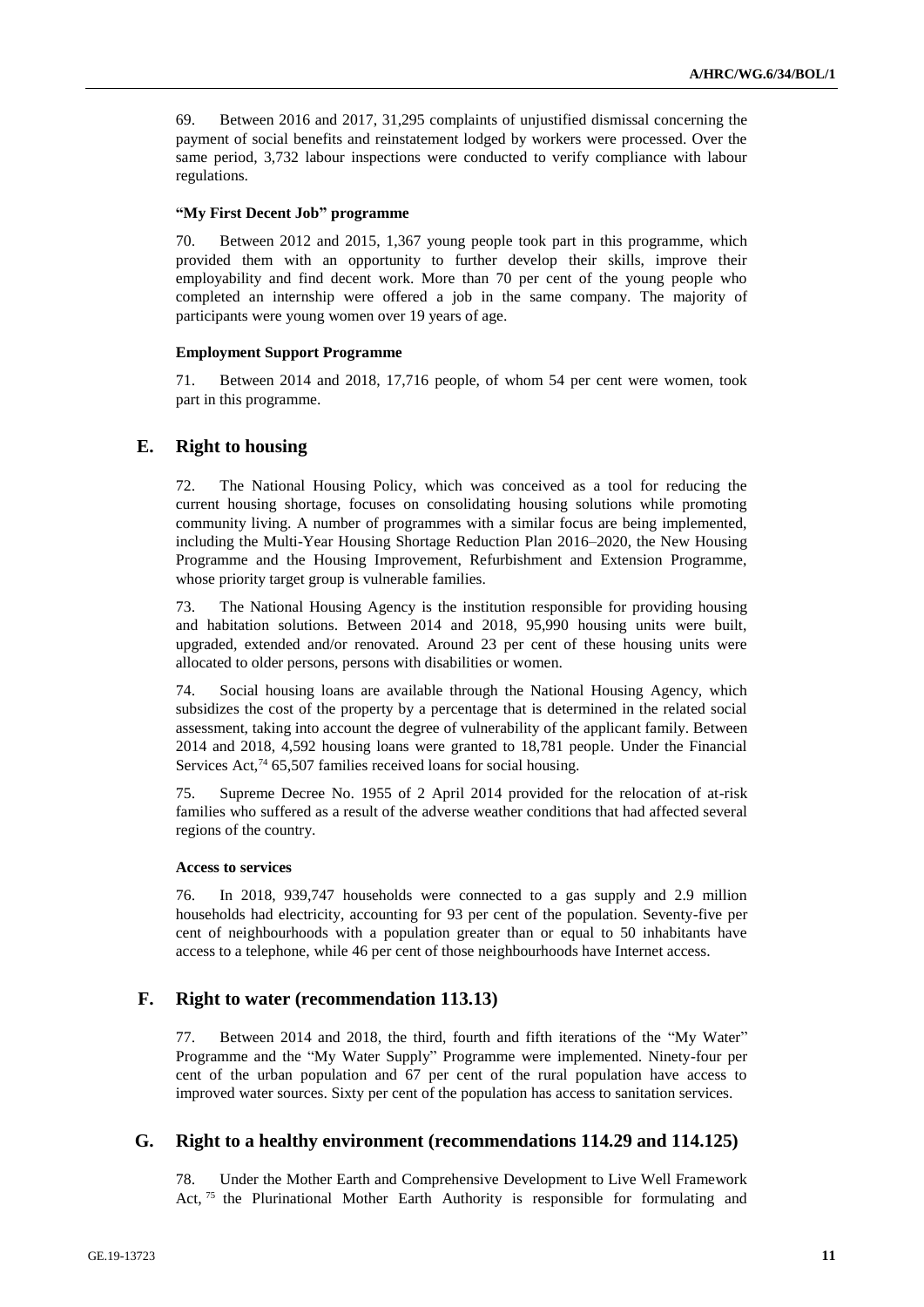implementing cross-cutting and intersectoral policies, plans and projects related to the processes and dynamics of climate change within the framework of the Plurinational Policy and Plan on Climate Change to Live Well.

79. Bolivia has made progress in implementing clean energy projects that use natural resources such as wind, water, solar and geothermal energy. Over the period 2014–2018, a strategic environmental assessment of ways of life was carried out in different areas of the country to facilitate the conduct of coordinated planning and management activities based on the complementarity of the rights of human beings and those of Mother Earth. The Environment Dissemination Programme guided the State's environmental education activities over this period.

# **XI. Rights of vulnerable population groups (recommendation 114.7)**

### **A. Migrant rights (recommendations 113.27, 114.41 and 114.78)**

80. In 2016<sup>76</sup> and 2018<sup>77</sup> the migration status of foreign nationals who were in an irregular situation in Bolivia was regularized on an exceptional basis. In 2017, the Plan for the Registration of Foreign Nationals in Prisons<sup>78</sup> and the Plan for the Regularization of the Migration Status of Foreign Students in Higher Vocational Education<sup>79</sup> were adopted.

81. The electronic Andean Immigration Card, which has been in effect since 2017, has served to reduce the waiting time for domestic and foreign users at airports and at immigration checkpoints. The Personal Identity Registration Service consolidated the Single Identity Register for Persons Abroad through its five offices. The 2019 prison census made it possible to gather specific information on migrants deprived of their liberty.

### **B. Refugee rights**

82. The National Commission for Refugees developed the Social Inclusion Programme, under which the first national demographic census of the refugee population was conducted in 2015 and a naturalization process for the refugee population in Bolivia<sup>80</sup> was launched. Nine persons obtained Bolivian nationality in this way.

83. Between 2016 and 2017, training and awareness-raising campaigns for public officials working in this area were conducted under the Borders of Solidarity and Safety Programme.

### **C. The fight against human trafficking and smuggling (recommendations 113.27, 114.48, 114.49, 114.50, 114.51, 114.52, 114.53, 114.54 and 114.55)**

84. In accordance with the Comprehensive Act on Combating Human Trafficking and Smuggling<sup>81</sup> and its implementing regulations,<sup>82</sup> the Plurinational Council for Combating Human Trafficking and Smuggling, which is responsible for implementing the Comprehensive Multisectoral Development Plan to Combat Human Trafficking and Smuggling  $2016-2020$ ,<sup>83</sup> is operational. Furthermore, the Programme for the Reintegration into the Labour Market of Victims of Human Trafficking and Smuggling 2018–2020, the Protocol for the Repatriation of Bolivian Victims of Human Trafficking and Smuggling Abroad, <sup>84</sup> the guide to the early detection of human trafficking and smuggling and to protection mechanisms <sup>85</sup> and the handbook on investigating human trafficking and smuggling offences<sup>86</sup> are being applied. Bilateral agreements on the protection of victims of human trafficking and smuggling and related offences were also signed with Peru $\mathrm{^{87}}$ , Argentina<sup>88</sup> and Paraguay.<sup>89</sup>

85. Comprehensive prevention strategies targeting various population groups, particularly children, adolescents, mothers, fathers and teachers in urban, rural and border areas are being implemented. The National Conference on Combating Human Trafficking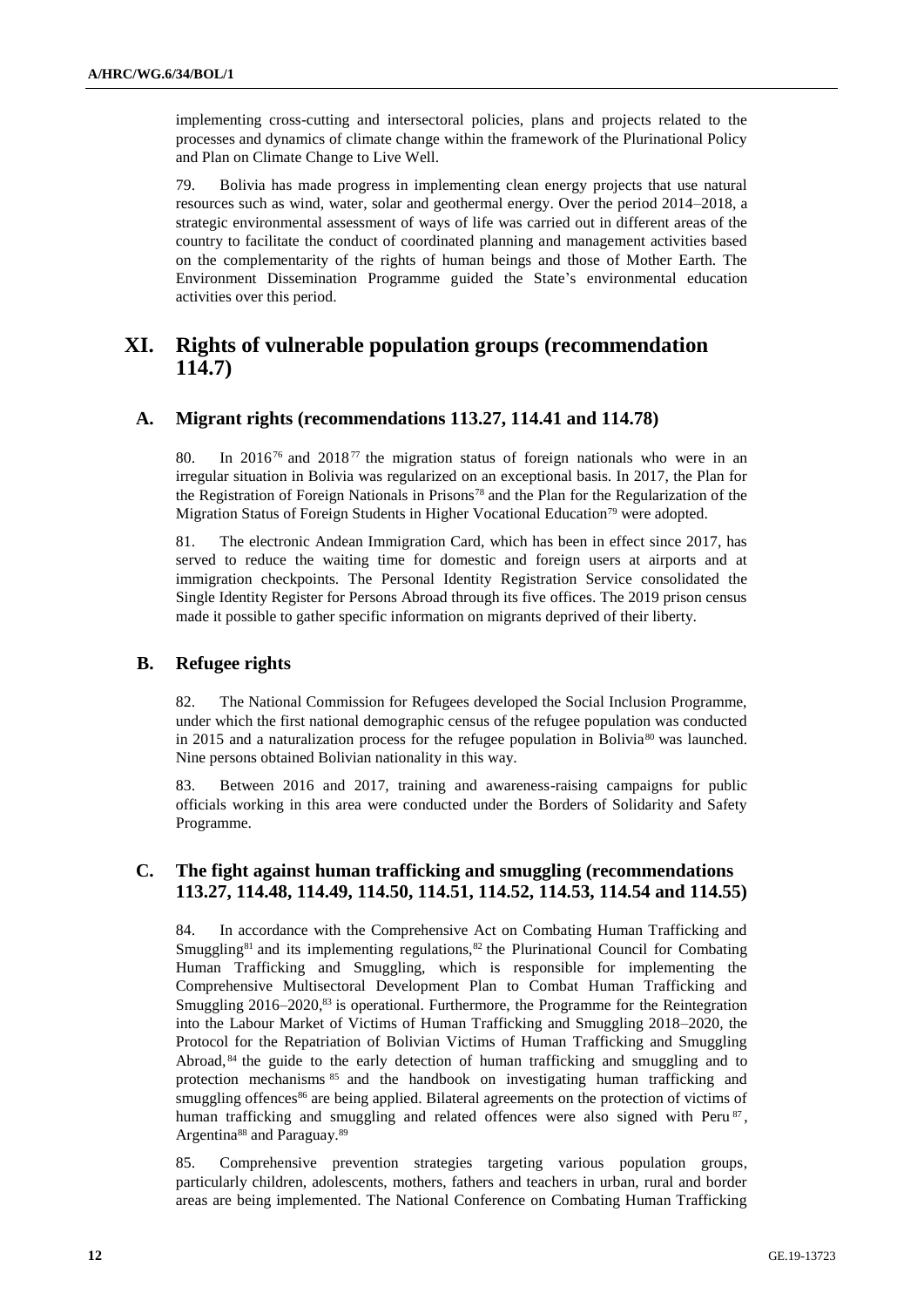and Smuggling was held in September 2018 and was attended by representatives of the institutions that are members of the Plurinational Council for Combating Human Trafficking and Smuggling, the nine departmental councils, civil society organizations and eight United Nations agencies. The Conference provided an opportunity to examine the progress achieved and the challenges remaining in this area.

86. Migration checks have been tightened through the use of integrated checkpoints and the conduct of preventive border control operations. Ongoing training is also being provided to border guards and the staff of the Directorate-General of Migration.

87. The Ministry of Labour, Employment and Social Security conducts comprehensive mobile inspections throughout the country in order to identify possible cases of human trafficking for the purpose of labour exploitation.

### **D. Rights of persons living with HIV/AIDS**

88. The Multisectoral Strategic Plan 2013–2018 is intended to reduce morbidity and mortality due to diseases associated with HIV. Persons living with HIV/AIDS are guaranteed access to universal sexual health care and treatment.

89. As part of the national programme to stop the spread of sexually transmitted infections and HIV/AIDS, studies were conducted on the prevalence of HIV among indigenous, aboriginal and campesino peoples and Bolivians of African descent.

#### **E. Rights of persons with diverse sexual orientation and gender identity**

90. The Gender Identity Act,<sup>90</sup> which lays down the procedure for changing the name, sex and image of transgender persons, was promulgated. Between 2016 and 2018, 246 people availed themselves of and completed this procedure.

91. The Personal Identity Registration Service adopted gender identity regulations<sup>91</sup> which govern the procedure for issuing identity cards for transgender persons. Between 2016 and 2018, 242 identity cards were issued. Internal procedural rules for changing the name, sex and image of transgender persons in the official documents of the Ministry of Education were also adopted.

92. Supreme Decree No. 3978<sup>92</sup> lifting the ban on homosexual and bisexual persons from donating blood was adopted. The autonomous municipal government of La Paz adopted Autonomous Municipal Law No. 311,<sup>93</sup> which promotes municipal public policies intended to ensure the full exercise of the human rights of persons with diverse sexual orientation and gender identity without discrimination.

93. The State Academy for Judges includes the rights of persons with diverse sexual orientation and gender identity in its human rights training courses.

### **F. Women's rights (recommendations 114.46, 114.80, 114.82, 114.83, 114.84, 114.85, 114.86 and 114.113)**

94. The Multisectoral Plan to Promote the Dismantling the Patriarchy and Women's Right to Live Well  $2016-2020^{94}$ , which covers the economy, production, employment, education, health, gender-based violence, citizenship, political participation and institutional strengthening, was adopted. The Sectoral Plan for Comprehensive Development to Live Well 2016–2020<sup>95</sup> is being implemented.

95. Following the 2014 general elections, women accounted for 50.7 per cent of the members of the Chamber of Deputies and for 44.4 per cent of the members of the Chamber of Senators. In 2019, women account for 53.8 per cent of the members of the Chamber of Deputies and for 47.2 per cent of the members of the Chamber of Senators.<sup>96</sup> Following the 2015 subnational elections, at the departmental level, women accounted for 45.1 per cent of elected assembly members and, at the municipal level, for 50.7 per cent of councillors.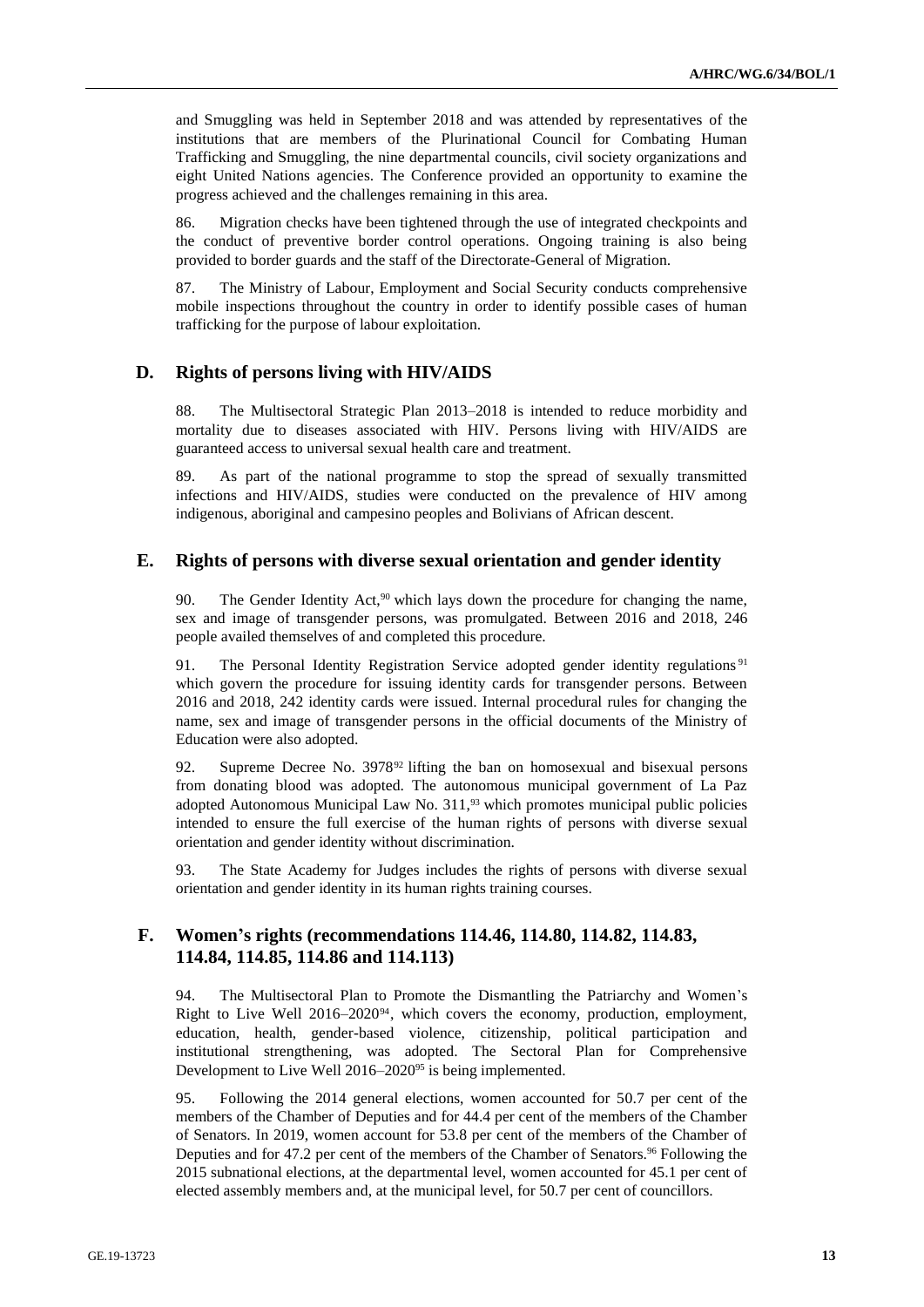96. A total of 1,011,249 land titles were issued to women, representing 46 per cent of the total number of titles issued. The gender perspective is taken into account in conflicts related to land ownership.

#### **Combating violence against women (recommendations 113.29, 114.79, 114.81, 114.83, 114.88, 114.89, 114.90, 114.91, 114.94, 114.95, 114.96, 114.97, 114.98, 114.99, 114.100, 114.101,114.102, 114.103,114.104, 114.105, 114.106, 114.107, 114.108 and 114.109)**

97. The Comprehensive Act on Guaranteeing Women a Life Free of Violence (Act No. 348) <sup>97</sup> lays down guidelines for allocating resources for its implementation. <sup>98</sup> Supreme Decree No. 2610<sup>99</sup> provides that at least 5 per cent of the total resources earmarked for citizen security by the autonomous territorial authorities is to be allocated to infrastructure, equipment, technology and building the capacity of the Anti-Violence Squad through the Bolivian police force.

98. An inter-institutional committee<sup>100</sup> comprising representatives of seven ministries<sup>101</sup> was set up to implement the Comprehensive Public Policy to Ensure a Decent Life for Women.

99. The Special Office for Combating Violence against Women was established, as was the Plurinational Service for Women and for Dismantling the Patriarchy, <sup>102</sup> which is responsible for monitoring and assessing compliance with public policies designed to dismantle the patriarchy, to ensure the effective exercise of women's rights and to promote the eradication of all types of violence and forms of discrimination against women. On 15 July 2019, the Office adopted a list of 10 commandments declaring the fight against femicide and violence against women, girls and female adolescents to be a national priority.

100. The Comprehensive Plurinational System for Preventing, Addressing, Punishing and Eradicating Gender-based Violence, which is the mechanism used to implement the Bolivian Model for Action against Gender-Based Violence, is operational and includes a number of tools<sup>103</sup> for ensuring compliance with Act No. 348. The autonomous territorial authorities put centres and temporary shelters, which are operated by specially trained multidisciplinary staff, at the disposal of women and children who are victims of violence.

101. Between 2016 and 2018, the number of staff assigned to the Anti-Violence Squad was increased from 801 to 969. There are also 92 assistance units and 10 decentralized services. Supreme Decree No. 3834,<sup>104</sup> which created the Adela Zamudio Registration and Immediate Alert System, also promotes the specialization and retention of public officials assigned to the Anti-Violence Squad.

102. The Anti-Violence Squad devises plans, programmes and projects to prevent violence against women and the family and uses tools such as a risk assessment form; a set of recommendations regarding the assistance and information that should be provided to women in situations of violence; safety plans; suggestion boxes; and a computerized georeferencing system for dealing with complaints and following up on cases. It also makes use of a number of tools to provide comprehensive care in these cases.

103. In 2016, a survey on the prevalence and characteristics of violence against women<sup>105</sup> was conducted to measure trends in the occurrence of this phenomenon and to gather statistical information to assist in designing and assessing the impact of public policies to prevent, eradicate and punish violence against women. The national strategy to prevent gender-based violence was completed. There is also a range of communication tools to help prevent the phenomenon.

104. The institutions making up the Comprehensive Plurinational System for Preventing, Addressing, Punishing and Eradicating Gender-based Violence<sup>106</sup> joined efforts with the State Academy for Judges, the State Academy for Prosecutors, the Police University and the Anti-Violence Squad to develop a curriculum on gender-based violence. Virtual and face-to-face courses are also offered to public officials and at fairs and workshops.

105. The National Observatory for Citizen Security compiles information on insecurity and violence and generates statistics to assist in devising public policies. Information campaigns were conducted in various languages in the form of television and radio spots.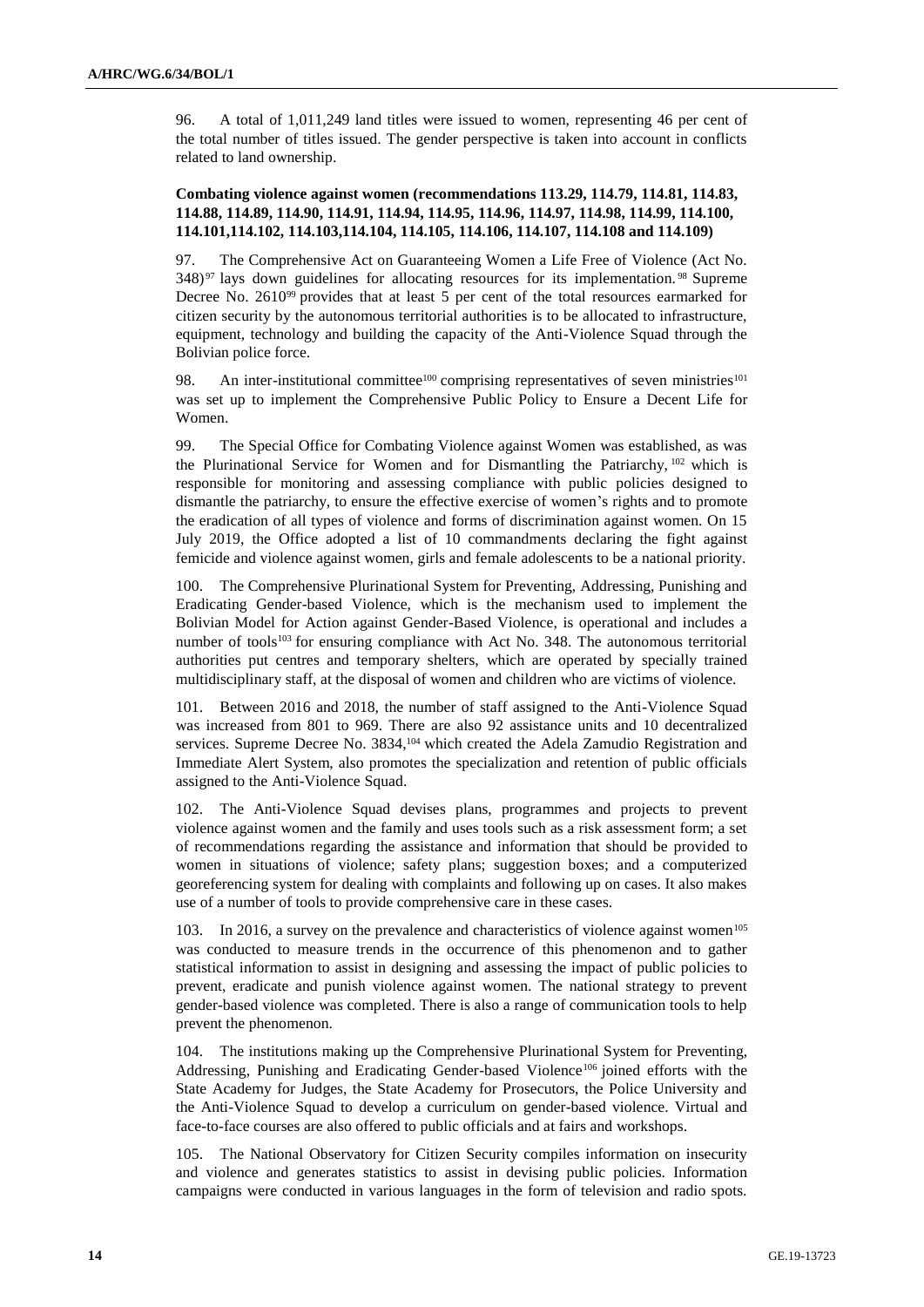The virtual platform: www.348mujereslibresdeviolencia.com was created with the support of the United Nations Development Programme.

#### **Access to justice for victims under Act No. 348 (recommendations 114.68, 114.83, 114.92, 114.93, 114.110 and 114.111)**

106. The Plurinational Victim Assistance Service provides legal, social and psychological assistance to persons of limited means during the initial stages of the investigation, the criminal proceedings and the execution of the sentence, thereby promoting reparation for the damage caused and helping to avoid revictimization.

107. Supreme Decree No. 3463<sup>107</sup> guarantees children and adolescents who are victims of violent crimes free and specialized technical assistance both inside and outside the court system, in keeping with the principle of the best interests of the child. Supreme Decree No. 3834 establishes the comprehensive care model to be employed in integrated police stations<sup>108</sup> and departmental directorates, which work in tandem with all the institutions responsible for the care of victims of violence.

108. The National Directorate of the Prosecutor's Office for Victims in Need of Priority Care, which is part of the Public Prosecution Service, operates in accordance with specific investigation guidelines for each case, in addition to protocols, handbooks and guides, and has offices in all the country's nine departments. Women in situations of violence may avail themselves of flexible working hours to attend proceedings and follow any developments in relation to their case.<sup>109</sup>

109. The Supreme Court of Justice approved a protocol for mainstreaming a gender perspective in court judgments. The Institutional Policy on Gender Equality in the Judiciary, the aim of which is to introduce approaches that take account of gender and human rights issues, is in force. Following the entry into force of Act No. 348, 31 tribunals and courts specializing in cases of violence against women have been set up within departmental courts of justice.

#### **Constitutional Court Decision No. 0206/2014 (recommendations 113.31, 114.76 and 114.112)**

110. Constitutional Court Decision No. 0206/2014 of 5 February abolished the requirement to obtain judicial authorization in order to undergo a legal abortion when the pregnancy is a consequence of rape, statutory rape, incest, kidnapping or when the pregnancy endangers the life or health of the woman. Consequently, all that is required for the health service, whether public or private, to legally terminate the pregnancy is a copy of the complaint filed.

111. The technical procedure for the provision of health-care services devised by the Ministry of Health serves to regulate the provision of such services in the legal and safe termination of pregnancy.

112. With respect to therapeutic abortion, the Bolivian health system has clinical standards and protocols on the use of misoprostol in gynaecology and obstetrics for use by health-care staff. Recent legislative initiatives have touched upon this issue.

#### **Sexual and reproductive rights (recommendations 113.30, 114.21, 114.77 and 114.111)**

113. Over the reporting period, the topic of sexual and reproductive health and comprehensive sexuality was incorporated into the national curriculum. Awareness-raising and training activities are being conducted to promote the sharing of roles and responsibilities regarding sexual activity. Training courses are also being offered to healthcare providers, justice officials and teachers.

114. The authorities responsible for implementing the National Strategic Plan for Sexual and Reproductive Health 2009–2015 incorporated the measures set out therein into their annual operational programmes. Act No. 1069 of 28 May 2018, which serves to extend the provision of sexual and reproductive health services, was promulgated. The National Plan for Sexual and Reproductive Health 2018–2020 is being prepared. The Ministry of Health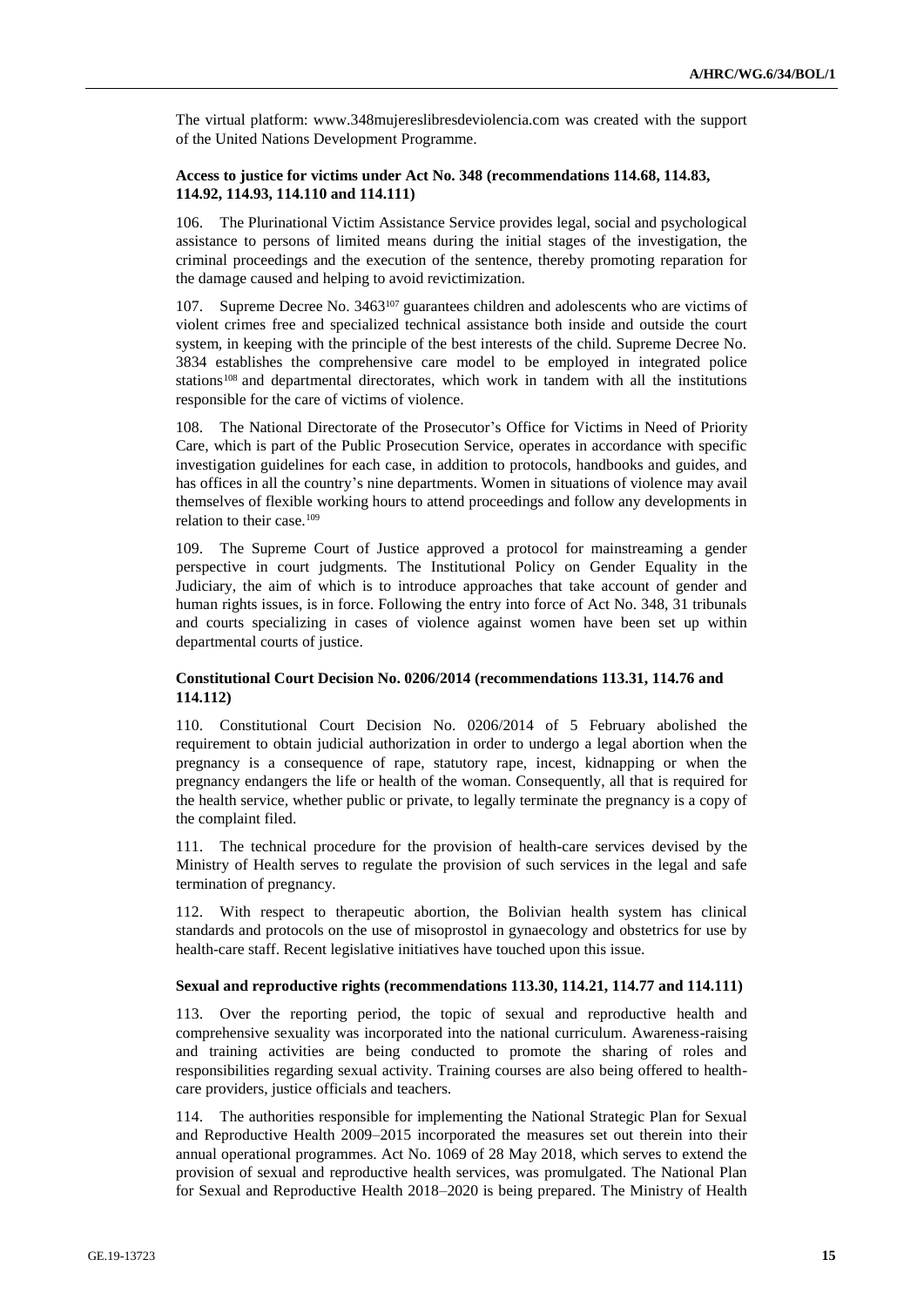has issued technical and regulatory documents to ensure the realization of sexual and reproductive rights.

115. Contraceptive use has increased by 10 per cent since 2008 as a result of the availability of five different contraceptive methods and the training on contraceptive technology dispensed to health-care staff.

116. The year 2018 was declared the Year for Monitoring Perinatal and Neonatal Maternal Mortality. That same year, 700,899 pregnant women received full doses of iron. In addition, 80,060 obstetric drugs, magnesium sulphate, calcium gluconate, oxytocin and misoprostol were donated and distributed in all the country's nine departments, in accordance with the applicable protocols.

117. Under the Expanded Programme on Immunization, which is free and accessible to all, girls of between 10 and 12 years of age are vaccinated against the human papillomavirus in two stages. Between 2017 and 2018, 608,736 girls were vaccinated.

### **G. Rights of indigenous and aboriginal campesino nations and peoples and Bolivians of African descent**

### **Indigenous and aboriginal campesino justice (recommendation 114.127)**

118. As part of the egalitarian juridical pluralism framework, an intercultural protocol for action for judges was introduced in 2017. The protocol sets out guidelines for establishing a suitable relationship with indigenous and aboriginal campesino judicial authorities. Training exercises on legal pluralism for indigenous and aboriginal campesino authorities and justice officials are conducted in coordination with the authorities in question.

119. The first National Summit on Indigenous and Aboriginal Campesino Justice, which took place on 9 and 10 August 2018, offered a diverse forum for discussion that brought together key actors from the justice system and civil society. The outcome of the Summit was a five-pillar<sup>110</sup> strategy for designing public policies on the subject.

120. The Plurinational Constitutional Court has developed jurisprudence on the right to due process in indigenous and aboriginal campesino justice, <sup>111</sup> according to which any penalties imposed or decisions taken within this framework must respect the procedures used by the indigenous and aboriginal campesino nation or people in question.

#### **Right to consultation (recommendations 113.46 and 114.131)**

121. The Constitution guarantees the right to consultation of indigenous and aboriginal campesino nations and peoples and Bolivians of African descent.<sup>112</sup> Consultation is also recognized as a constitutional mechanism for direct and participatory democracy.<sup>113</sup> In the hydrocarbon sector, the right to free, prior and informed consultation is established by the Hydrocarbons Act.<sup>114</sup> In the mining sector, the Mining and Metallurgy Act<sup>115</sup> enshrines and guarantees the right to consultation and provides that the mining authority is responsible for conducting the prior consultation process.<sup>116</sup> Moreover, in 2015, the Ministry of Mining and Metallurgy adopted regulations on the granting and termination of mining rights,<sup>117</sup> which establish the obligation for prior consultation and lay down the procedure for conducting that process.

122. The Plurinational Electoral Bureau, through the Intercultural Service for Strengthening Democracy, must observe and support the prior consultation process in coordination with the organizations and institutions concerned.<sup>118</sup> To this end, it has issued regulations on observing and supporting prior consultation processes.<sup>119</sup>

123. The Ministry of Energy has been coordinating the drafting of regulations on prior consultation in the electricity sector within the framework of indigenous peoples' rights.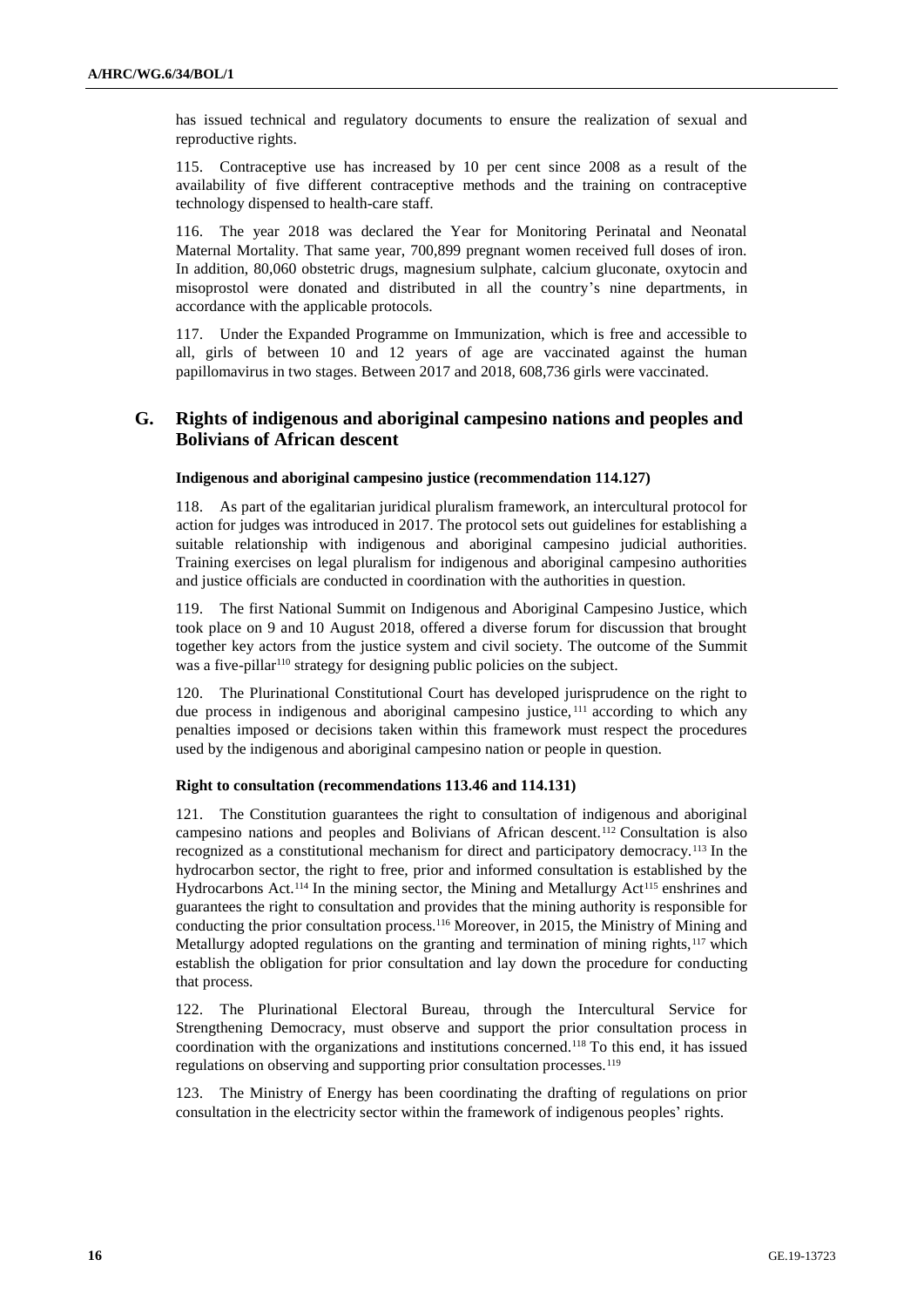#### **Access to education for indigenous and aboriginal campesino nations and peoples and Bolivians of African descent (recommendations 114.129, 114.130 and 114.132)**

124. The Ministry of Education, with the participation of relevant stakeholders, developed 21 regional curricula that are in step with the basic curriculum of the plurinational education system. Another 11 such curricula are currently being developed. The Plurinational Institute for the Study of Languages and Cultures undertakes linguistic and cultural research on individual indigenous and aboriginal campesino nations and peoples and Afro-Bolivian communities through 33 language and culture institutes.

125. In order to preserve and develop the knowledge and languages of indigenous and aboriginal campesino nations and peoples and Bolivians of African descent, 29 alphabets were systematized and published and knowledge from 26 indigenous and aboriginal peoples was recorded. Research and training centres for teachers of the Tacana, Tsimane, Mosetén and Movima indigenous peoples were also set up.

126. Teacher training colleges offer a direct admission pathway (pathway B) to high school graduates belonging to indigenous and aboriginal campesino nations and peoples or to Afro-Bolivian communities. High school graduates from low-income backgrounds are encouraged to pursue higher education studies at university or at technical and technological institutes by the prospect of a scholarship from social organizations such as: CIDOB,  $^{120}$  CSUTCB,  $^{121}$  CSCIOB,  $^{122}$  CONAMAQ,  $^{123}$  CNMCIOB "BS",  $^{124}$  COB  $^{125}$  and CONAFRO.<sup>126</sup>

127. The national post-literacy programme is inclusive in nature. Indigenous and aboriginal peoples are taught in their native language, in coordination with their parent organizations and the language and culture institutes mentioned above. Materials produced in the Aymara, Quechua, Guaraní, Mojeño ignaciano, Yuracaré and Tsimané languages are used for this purpose. Between 2016 and 2018, 6,202 people took part in literacy initiatives in their native language.

### **H. Rights of children and adolescents**

#### **Public policies (recommendations 113.33, 113.34 and 114.80)**

128. By promulgating the Children and Adolescents Code, the State has undertaken to guarantee the full and effective exercise of the rights of children and adolescents as a means of achieving their comprehensive development. To this end, it has implemented a comprehensive plurinational system for children and adolescents <sup>127</sup> pursuant to the principles of the best interests of the child, absolute priority, equality and nondiscrimination, gender equity, participation, cultural diversity, comprehensive development, co-responsibility, the role of the family, the progressive exercise of rights and specialization.

129. The Multisectoral Plan for Comprehensive Development and the Plurinational Plan for Children and Adolescents, which were adopted on 7 April 2017 by the five-yearly Conference on the Rights of Children and Adolescents,<sup>128</sup> are being implemented. Their impact was assessed in 2018. Committees for children and adolescents, which are composed of representatives of student and children and adolescents' organizations, serve as forums for social participation at all levels of the country. At least 50 per cent of those representatives are female. The Children and Adolescent Information System<sup>129</sup> was created to record and compile specialized information on the rights of children and adolescents.

#### **Right of children and adolescents to live free from violence (recommendations 113.29, 113.32, 113.35, 113.38, 113.40, 113.43, 114.79, 114.97, 114.100, 114.102, 114.118 and 114.123)**

130. The Comprehensive Programme to Combat Sexual Violence against Children and Adolescents is being implemented pursuant to the Children and Adolescents Code.<sup>130</sup> The Protocol for Preventing, Addressing and Punishing Violations of the Sexual Integrity of Children and Adolescents and the Road Map for Combating Sexual Violence against Children and Adolescents are likewise being applied. Since 2015, the Comprehensive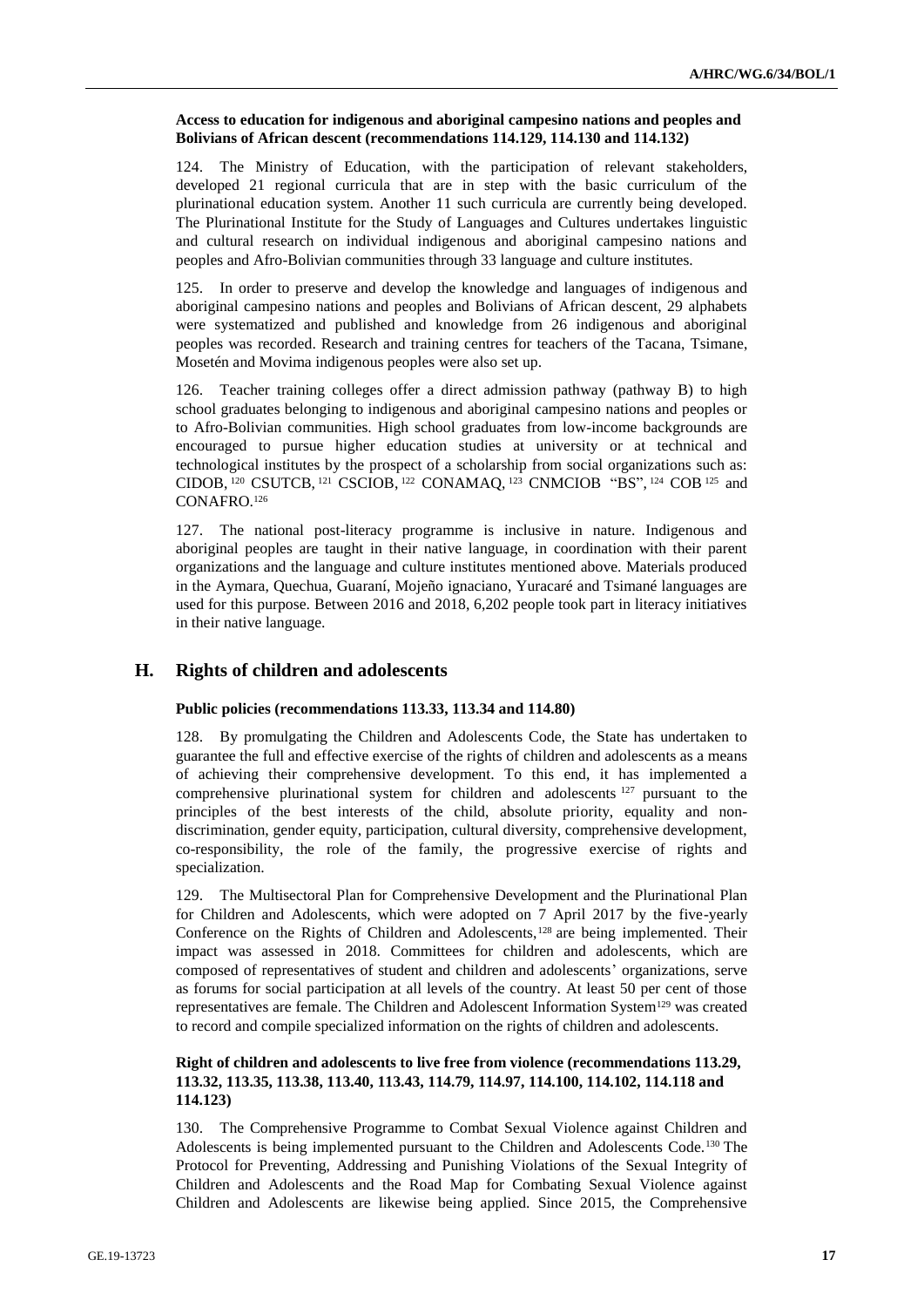Programme to Combat Sexual Violence, <sup>131</sup> which is an inter-institutional initiative, has guaranteed the exercise by children and adolescents of the right to sexual integrity through an approach based on prevention, care and protection. As at December 2017, 393 ombudsman offices for children and adolescents had been opened in 339 municipalities across the country.<sup>132</sup>

131. Supreme Decree No. 3463 of 18 January 2018 guarantees children and adolescents who are victims of violent crimes free and specialized technical assistance pursuant to the principle of the best interests of the child. The Ministry of Justice and Institutional Transparency, the State Academy for Prosecutors and the State Academy for Judges conduct specialized training on this subject.

132. The #YoPorLaNiñez campaign <sup>133</sup> has been launched to raise the awareness of Bolivian society as a whole and, in particular, families with a view to creating a culture of proper treatment of children and adolescents that will serve to break the existing cycle of violence.

133. In the field of education, the Protocol for Preventing and Handling Complaints of Physical, Psychological and Sexual Violence in Schools, which sets out guidelines and procedures for preventing those phenomena and for dealing with related complaints and which includes a statistical database on physical and psychological violence and sexual harassment, is being implemented.

#### **Eradication of the worst forms of child labour (recommendations 113.35, 113.36, 113.37, 113.39, 113.41, 113.42, 113.44, 114.115, 114.116, 114.117, 114.119, 114.120, 114.121 and 114.122)**

134. The Children and Adolescents Code prohibits work that by its very nature or the circumstances in which it is performed is hazardous, unhealthy or offensive to the dignity of the child or adolescent, as well as work that may lead them to drop out of school. It includes a list of 21 prohibited jobs.<sup>134</sup> Act No. 1139,<sup>135</sup> which repeals the exceptional age of admission to employment, was promulgated.

135. The 2008 child labour survey identified 800,000 children and adolescents who were engaged in child labour. According to the 2016 survey on children and adolescents, that figure had dropped to 393,000, representing a reduction of more than 50 per cent.<sup>136</sup>

136. A subcouncil for sectoral and intersectoral coordination in matters concerning working children and adolescents was set up within the Council for Sectoral and Intersectoral Coordination in Children and Adolescents' Affairs.<sup>137</sup> The subcouncil plans to develop a prevention and social protection programme for working children and adolescents under 14 years of age.

137. The Programme for the Care of Working Children and Adolescents was launched to prevent working students from falling behind in their studies and to ensure that they complete their secondary education and have access to scholarships for higher education. Inspectors specializing in child labour conduct comprehensive inspections on a regular basis to identify situations of forced labour and child labour in remote locations, usually in the mining, chestnut and agricultural sectors. Between 2014 and 2018, 1,639 inspections were conducted across the country.

#### **Early childhood education (recommendations 113.45 and 114.124)**

138. The coverage rate for access to schooling for children of 4 and 5 years of age rose from 39.94 per cent in 2006 to 73 per cent in 2016. In urban areas, the number of schools catering to children of this age increased from 904 in 2006 to 1,132 in 2018. In rural areas, the number increased from 776 in 2006 to 2,480 in 2018, which shows that major efforts have been made to reduce the social inequality affecting access to education in rural areas.

139. In 2014, new study programmes for preschool community and family education were introduced as part of the productive social and community-based education model, which promotes cultural identity, language and social values within the community.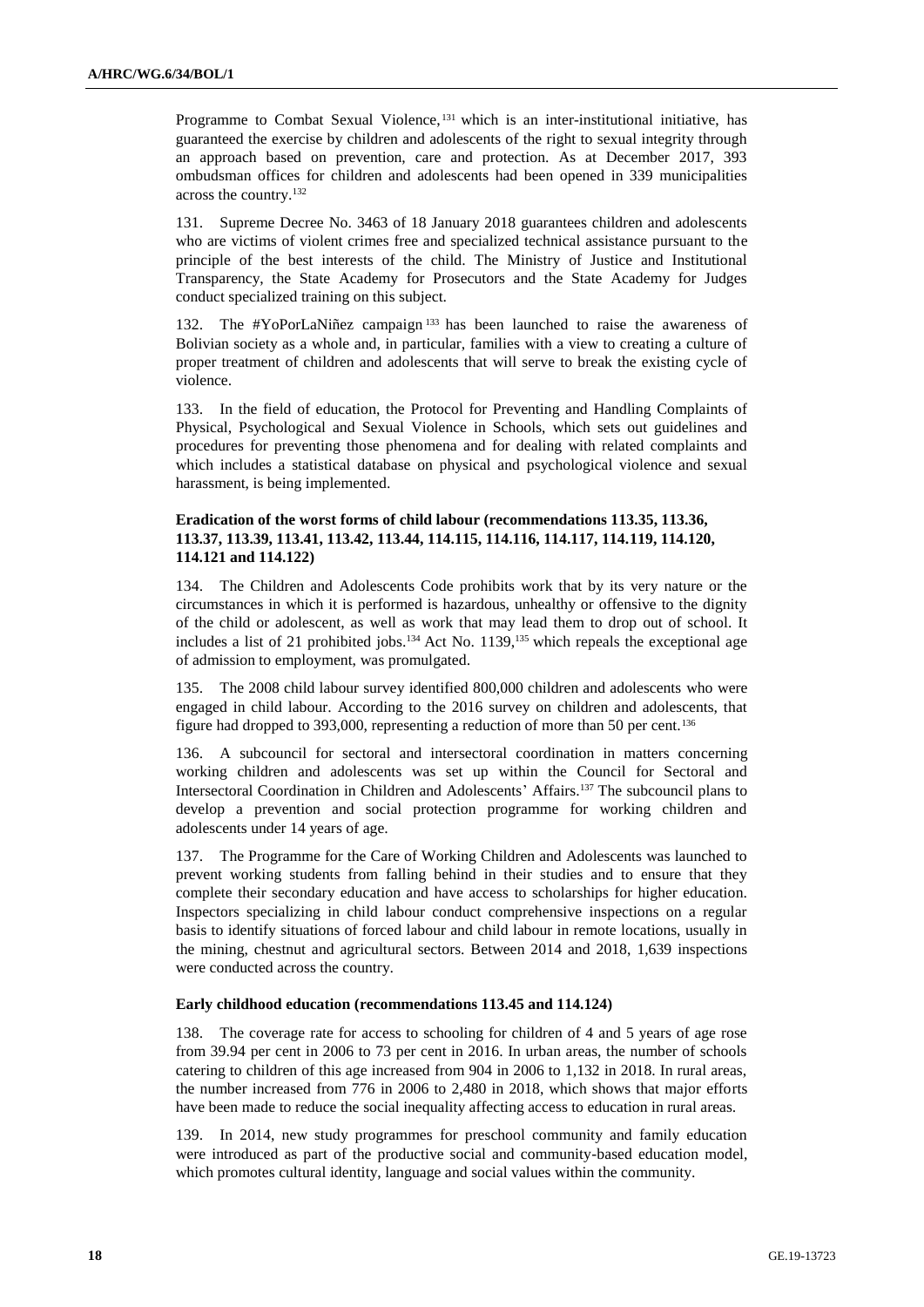#### **Children who live in prisons alongside their mother or father (recommendations 113.15, 113.16, 113.17, 113.18, 113.19 and 114.114)**

140. The Children and Adolescents Code and the Sentence Enforcement and Supervision Act<sup>138</sup> allow children of up to 6 years of age to reside with their mother in prison. In 2014, 609 children of between 0 and 6 years of age were in that situation. By 2018, that number had fallen to 248; no children were living in male prisons.

141. The intended beneficiaries of the Comprehensive Pedagogical Support Centre Programme are the children of mothers and fathers who are deprived of their liberty. These children receive psychological, pedagogical and psychosocial<sup>139</sup> support. Between 2014 and 2018, 2,567 children benefited from the Programme.

#### **Adolescents and young people deprived of their liberty (recommendation 113.15)**

142. The Children and Adolescents Code establishes a separate, specialized criminal justice system for adolescents<sup>140</sup> with a restorative focus. A number of tools have been developed to facilitate the system's implementation, including a protocol and road map for dealing with adolescents who are criminally liable and general guidelines for the operation of referral and social reintegration centres. Departmental criminal justice desks for adolescents have been set up across the country and training has been dispensed to public officials serving in institutions active in this area.

143. These measures have led to a reduction in the rate of use of pretrial detention orders (from 97 per cent in 2015 to 39 per cent in 2018) and an increase in the rate of use of noncustodial measures (from 9 per cent in 2013 to 44 per cent in 2018). The number of judicial officials assigned to cases involving adolescents in conflict with the law has also increased (from 75 in 2013 to 310 in 2016).

### **I. Young people's rights (recommendation 114.75)**

144. Supreme Decree No. 2114 of 18 September 2014 regulates the Youth Act,<sup>141</sup> which, in turn, defines the functions of the Plurinational Youth System. The Multisectoral Plan for the Comprehensive Development of Young People 2016–2020 is being implemented. The Plurinational Youth Council serves as the national forum for participation, deliberation and representation for young people.

145. The Plurinational Plan for the Prevention of Pregnancy among Adolescents and Young People 2015–2020 was adopted in 2015.

146. The Employment Programme for Young People offers incentives to encourage companies to hire young people with or without academic training and/or work experience. As at 2017, 8,000 people were enrolled in the Programme. The Semilla Capital Fund is intended for young people who wish to start their own business with resources from the Productive Development Bank. Between 2014 and 2018, the National Housing Agency provided 13,390 housing solutions to young people who were heads of household.

### **J. Rights of persons deprived of their liberty (recommendations 113.14, 113.15, 113.16, 113.17, 113.18, 113.25 and 114.47)**

147. Between 2012 and 2018, eight supreme decrees<sup>142</sup> granting persons deprived of their liberty amnesty and a partial or total pardon on humanitarian grounds were issued. A total of 6,563 persons deprived of their liberty, of whom 1,578 are women and 4,985 are men, benefited from this measure.

148. The social reintegration process has five components: health, education, occupational therapy, sport and culture. The medical staff of the "My Health" Programme oversee the implementation of national care programmes in the country's prisons.<sup>143</sup> As a result, the number of persons deprived of their liberty who are covered by medical care rose from 26,065 in 2015 to 38,035 in 2016 and from 57,766 in 2017 to 69,395 in 2018.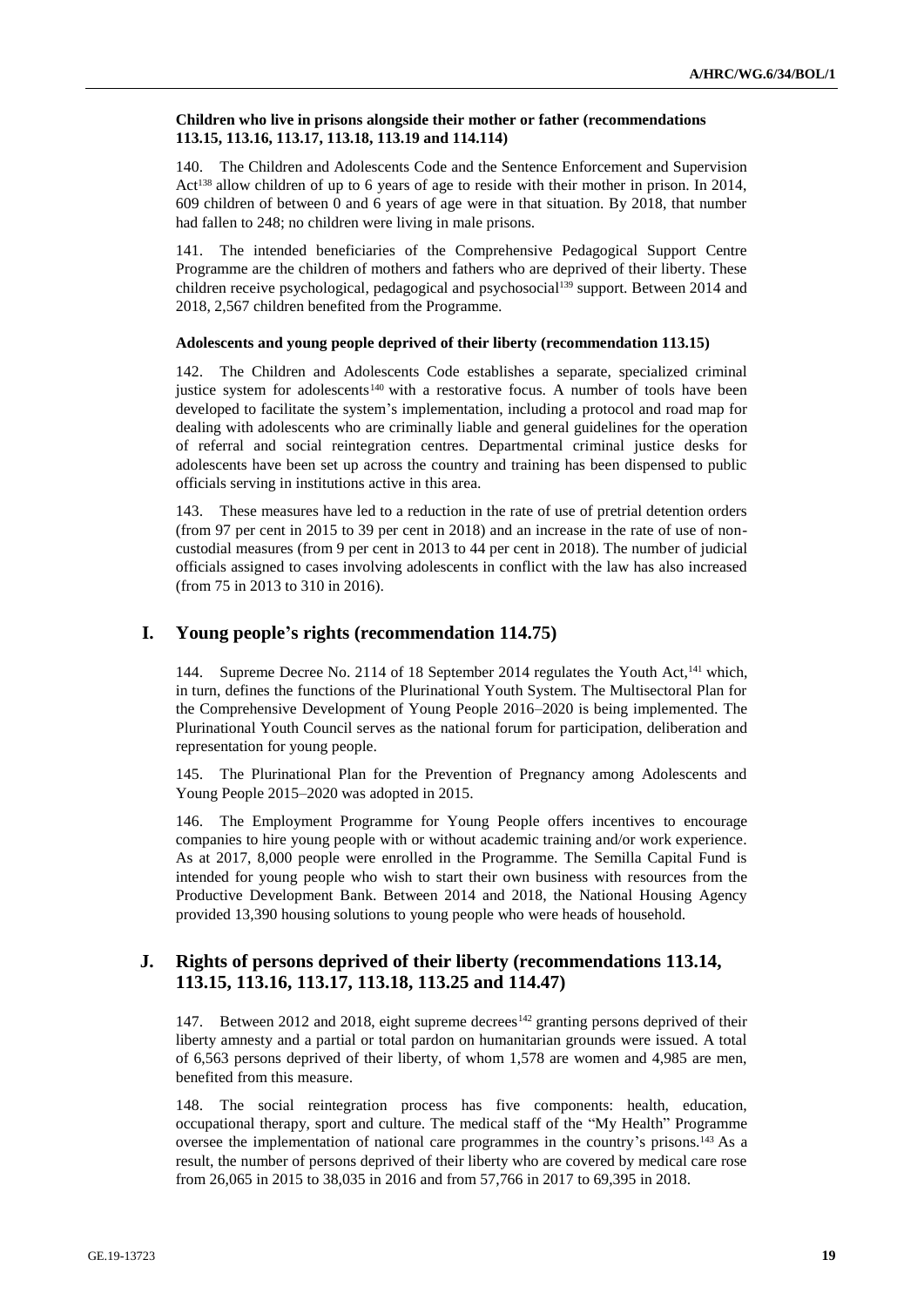149. In the field of education, guidelines for the provision of education in situations of confinement through the use of alternative methods have been drawn up. The guidelines stipulate that instruction is to be provided in each of the country's urban prisons. Between 2017 and 2018, 631 students gained their high school diploma and 15 persons deprived of their liberty received a voucher for outstanding achievement. In terms of alternative education, 12,641 and 1,186 persons took part in the literacy and post-literacy programmes, respectively.

150. An employment programme for persons deprived of their liberty and a specific plan for their reintegration into the labour market are being devised. Between 2016 and 2018, 23,688 persons deprived of their liberty underwent different types of training in prison.

151. In 2019, pursuant to the conclusions drawn at the National Summit on Plural Justice and with the assistance of 12 institutions, $144$  a prison census  $145$  was conducted to gather information on the economic, social, legal and procedural status of persons deprived of their liberty and to help devise comprehensive prison policies.

152. In cases where an act of violence results in the death of a prison inmate, the police officers responsible for the security of the prison follow pre-established contingency procedures and have a duty to inform the Public Prosecution Service so that an objective<sup>146</sup> investigation can be launched. The Sentence Enforcement and Supervision Act<sup>147</sup> prescribes disciplinary sanctions without prejudice to criminal liability. The Bolivian police force organizes training courses on the prevention of deaths in police custody.

### **K. Rights of older persons**

153. Following the ratification <sup>148</sup> by Bolivia of the Inter-American Convention on Protecting the Human Rights of Older Persons, the competent authorities have been monitoring its implementation. The Multisectoral Plan for the Comprehensive Development of Older Persons 2016–2020 is a comprehensive tool that brings together stakeholders at all levels to address this specific issue and that takes up the challenge of creating and strengthening mechanisms to guarantee and protect older persons' rights. The National Strategic Plan to Promote Healthy Ageing and the Solidarity Old-Age Pension Scheme, $149$  the aim of which is to top up the retirement pension of workers who received low wages during their working life, are being implemented. In 2017, their pension remuneration increased by up to 1,000 bolivianos. The nutritional supplement for older persons known as "Carmelo"<sup>150</sup> is also being distributed.

154. Alternative education centres provide technical, technological and humanistic training to 3,619 older persons across the country. The Older Person's Knowledge Olympics took place over the period 2014–2018. On that occasion, a total of 3,291 older persons shared their knowledge and life experiences as part of intergenerational dialogues with the general public. Between 2014 and 2018, 89,279 older persons graduated from the literacy and post-literacy programmes and, in 2018 alone, 9,802 benefited from housing solutions in urban and rural areas.

### **L. Rights of persons with disabilities (recommendation 114.124)**

155. The Plan for Guaranteeing Persons with Disabilities Access to Justice and the plan of action for ensuring compliance with the concluding observations of the Committee on the Rights of Persons with Disabilities are being implemented.

156. A monthly voucher scheme for persons with serious and very serious disabilities was introduced by the autonomous municipal governments.<sup>151</sup> Between 2014 and 2017, the free health insurance scheme for persons with disabilities provided 1,043,539 services (comprehensive health care) to persons in that situation across the country.

157. Inclusive education is an integral part of the plurinational education system. Teacher training colleges offer training in special education. The number of special education centres increased from 98 in 2013 to 179 in 2018. Similarly, the number of teaching and administrative staff in that sector increased from 1,539 in 2013 to 1,943 in 2018. The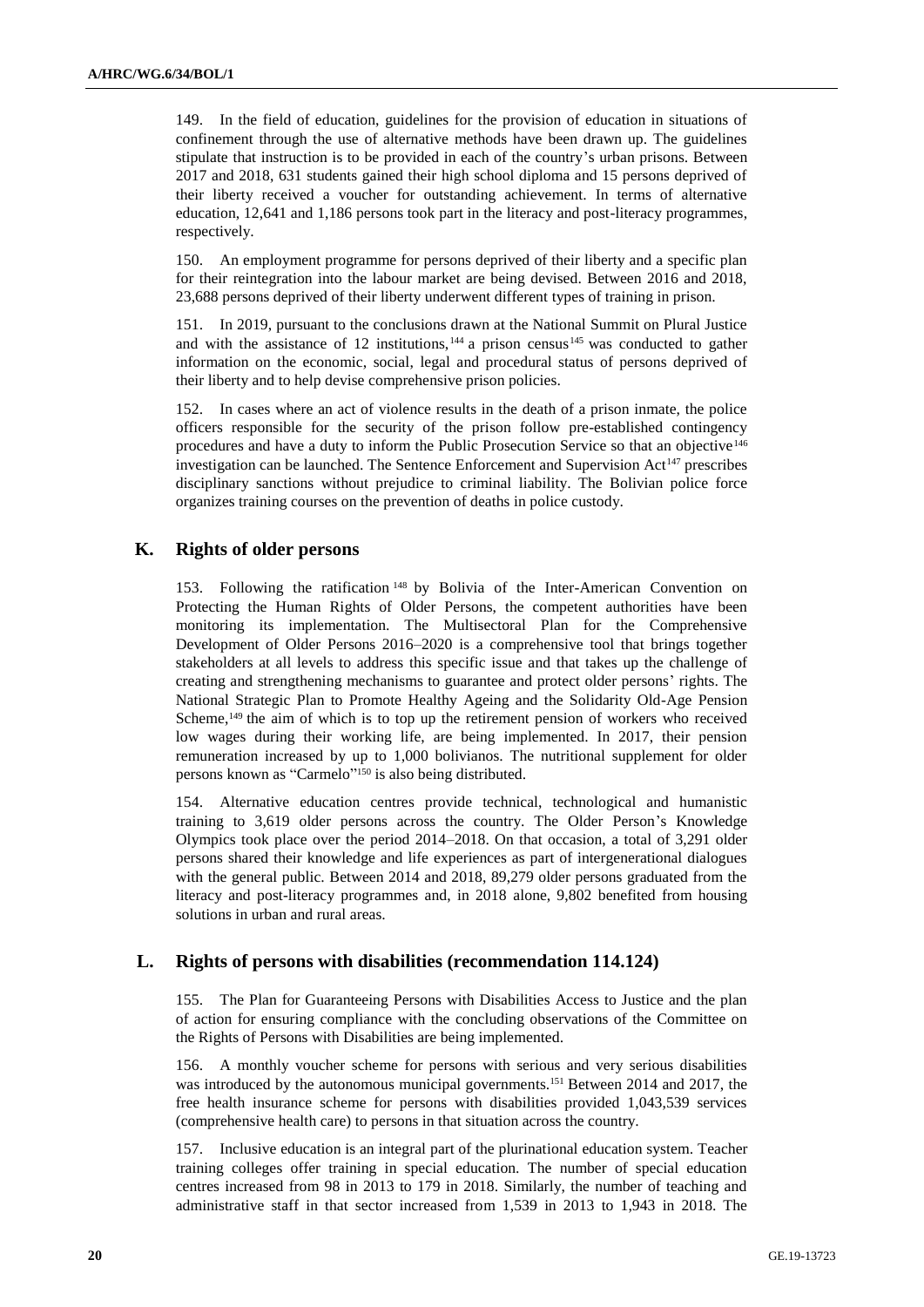intended beneficiaries of the programme for the provision of social and community-based education at home are persons with serious and very serious disabilities who cannot travel to or attend school. In 2018, 434 persons were taking part in this programme.

158. Since persons with disabilities are guaranteed access to bank credit, financial institutions must adjust their credit policies accordingly by eliminating all barriers to free access to credit. Persons with disabilities have access to special programmes and projects for decent housing. Between 2014 and 2018, 3,620 housing units intended for this population group were built and/or upgraded.

159. The Act on Employment and Economic Assistance for Persons with Disabilities<sup>152</sup> and its implementing regulations<sup>153</sup> were promulgated and the national employment policy for persons with disabilities, which serves to support the Act's enforcement, is being implemented. In accordance with this legislation, public sector employers (who are subject to a 4 per cent quota) and private sector employers (who are subject to a 2 per cent quota) are obliged to hire persons with disabilities, their mother or father, their spouse or the guardian of one or more persons with disabilities under 18 years of age or one or more persons with serious or very serious disabilities.

#### *Notes*

- $1$  Se recopiló y procesó información de 53 instancias estatales pertenecientes a los 4 Órganos del Estado.
- <sup>2</sup> Fueron realizados 4 talleres (La Paz, Santa Cruz, Cochabamba y Tarija) con la participación de 424 personas.
- <sup>3</sup> Recogida como 103.4 en el Informe del Grupo de Trabajo (A/HRC/28/7).
- <sup>4</sup> Ley Nº 872 de 21 de diciembre de 2016.
- <sup>5</sup> Ley Nº 1011 de 26 de diciembre de 2017.
- <sup>6</sup> Ley Nº 778 de 21 de enero de 2016.
- <sup>7</sup> Protocolo Adicional a la Convención Americana sobre derechos humanos en materia de Derechos Económicos, Sociales y Culturales ratificado mediante Ley 3293 de 12 de diciembre de 2005.
- <sup>8</sup> Ley Nº 212 de 28 de noviembre de 1962. Depósito del instrumento de ratificación ante la UNESCO fue el 17 de agosto de 2017.
- <sup>9</sup> Ley N° 1164 de 11 de abril de 2019.
- <sup>10</sup> Presentados ante el Grupo de Trabajo del Protocolo de San Salvador de la OEA.
- <sup>11</sup> http://ddhh.ine.gob.bo/ddhh2016/onu/.
- <sup>12</sup> Convenio de Cooperación Interinstitucional de 1 de diciembre de 2015.
- <sup>13</sup> http://www.siplusbolivia.gob.bo
- <sup>14</sup> Resolución Multiministerial Nº 001 de 30 de octubre de 2017.
- <sup>15</sup> Ley Nº 777 de 21 de enero de 2016.
- $16$  Ley N° 650 de 19 de enero de 2015.
- $17$  Ley N° 474 de 30 de diciembre de 2013.
- <sup>18</sup> Ley N° 974 de 4 de septiembre de 2017.
- <sup>19</sup> Resolución Nº 01/2017 de 11 de septiembre de 2017.
- <sup>20</sup> Resolución Ministerial N° 156/2018 de 7 de diciembre.
- <sup>21</sup> Resolución Ministerial N° 116/2018 de 1 de septiembre.
- <sup>22</sup> Resolución Ministerial N° 011/2019 de 11 de febrero.
- <sup>23</sup> Resolución Ministerial N° 54/2019 de 24 de mayo.
- <sup>24</sup> Artículo Nº 12 de la Constitución Política del Estado.
- <sup>25</sup> Acuerdo No 72/2018 de 15 de agosto del 2018.
- <sup>26</sup> Acuerdo No 73/2018 de 15 de agosto de 2018.
- $27$  El primero el 16 de octubre de 2011 y el segundo el 3 de diciembre de 2017.
- <sup>28</sup> Magistrados del Tribunal Supremo de Justicia, Tribunal Agroambiental y miembros del Consejo de la Magistratura.
- $29$  Ley N° 1104 de 27 de septiembre de 2018.
- <sup>30</sup> Ley Nº 898 de 26 de enero de 2017. La Comisión está integrada por las máximas autoridades del Órgano Judicial, Órgano Legislativo, el Órgano Ejecutivo, Ministerio Público (MP), PGE y un representante del Sistema de la Universidad Boliviana.
- <sup>31</sup> Cuenta con los ejes estratégicos: Justicia y Derechos Fundamentales, Justicia Indígena Originario Campesina, Igualdad y Equidad de Oportunidades e Inclusión Social, Defensa de Derechos de Usuarios/as y Consumidores/as, Transparencia Institucional y Lucha contra la Corrupción, Articulación para la Reforma de la Justicia, Servicios de Acceso a la Justicia y Fortalecimiento Institucional.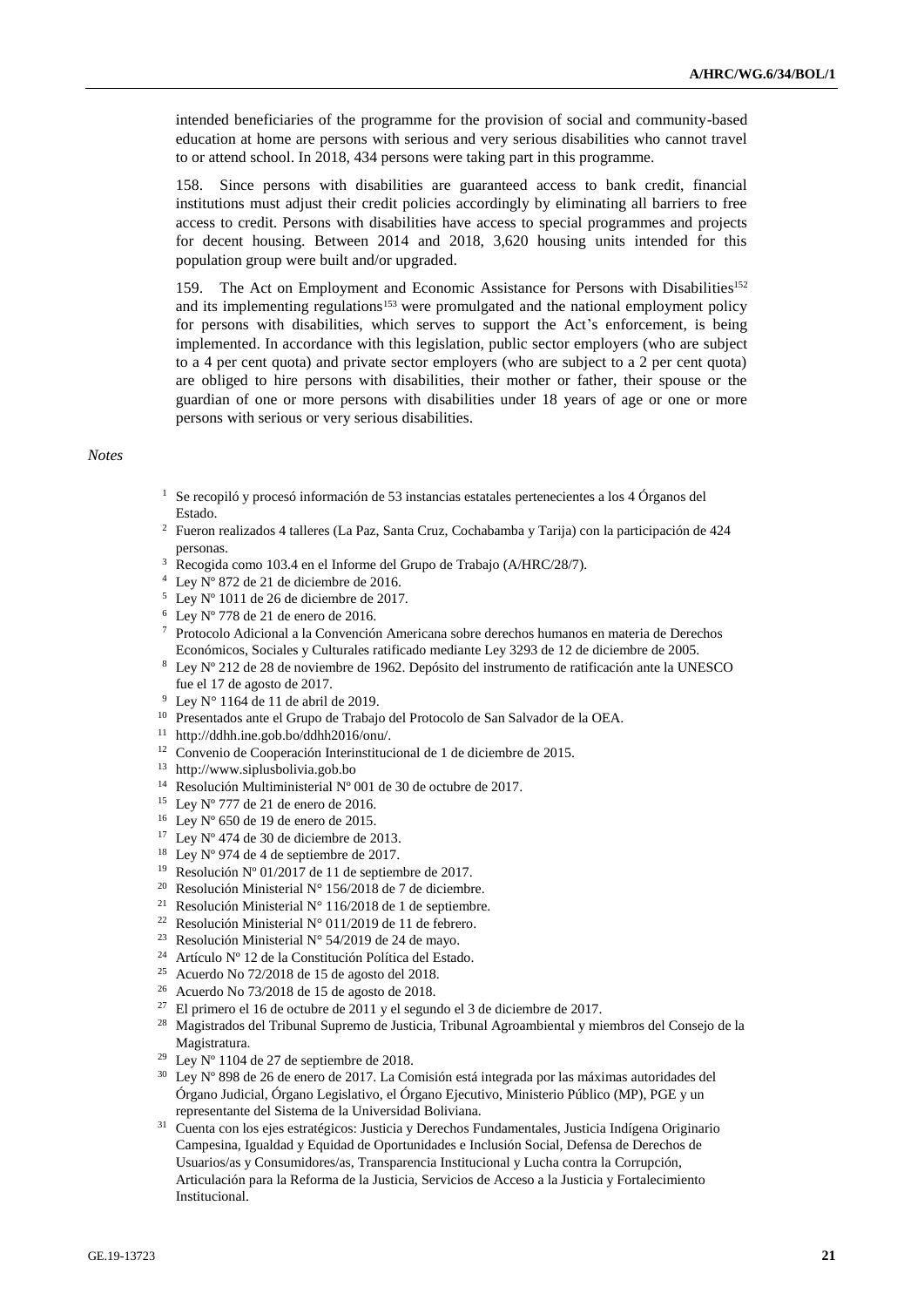- <sup>32</sup> Ley Nº 586 de 30 de octubre de 2014.
- $33$  Ley N° 1173 de 3 de mayo de 2019.
- $34$  Ley N° 879 de 23 de diciembre de 2016.
- <sup>35</sup> Instructivo FGE/RJGP Nº 141/2017.
- <sup>36</sup> Cuyas actividades se encuentran reflejadas en la página web: www.noracismo.gob.bo.
- <sup>37</sup> Aprobado mediante Resolución CN-Nº 001/2016 de 7 de diciembre de 2016, emitido por el Comité Nacional contra el Racismo y toda forma de Discriminación.
- <sup>38</sup> Instructivo FGE/FACM Nº 43/2018 de 16 de marzo de 2018.
- <sup>39</sup> Ley N° 848 de 27 de octubre de 2016.
- <sup>40</sup> A/RES/71/178.
- <sup>41</sup> CPE, Artículo 106.
- <sup>42</sup> Comprende la inversión pública realizada por las entidades del sector público y por las empresas con participación del Estado.
- <sup>43</sup> En el marco de los Objetivos de Desarrollo del Milenio, Bolivia cumplió de manera anticipada la meta relacionada con la reducción de la pobreza extrema (de una meta planteada de 24,1% en 2015; en el país la pobreza extrema se redujo a 21,0% en 2011). Con el objetivo de seguir reduciendo este indicador, el gobierno nacional elaboró la "Agenda Patriótica 2025" donde se estableció una meta más exigente que es la erradicación total de la extrema pobreza (0% de pobreza extrema).
- <sup>44</sup> Incentiva la matriculación, permanencia y culminación del año escolar.
- <sup>45</sup> Incentiva el uso de los servicios de salud para reducir los niveles de mortalidad materna e infantil y la desnutrición crónica.
- <sup>46</sup> Mejora la alimentación y el cuidado integral de los niños menores de cinco años y mujeres embarazadas.
- <sup>47</sup> Protege a la población adulta mayor garantizando un nivel mínimo de ingreso, Subsidio Universal Prenatal por la Vida.
- <sup>48</sup> Bono Juana Azurduy, Bono Juancito Pinto, Renta Dignidad.
- $^{49}$  Ley N° 603 de 19 de noviembre de 2014.
- $50$  Ley N° 548 de 17 de julio de 2014.
- <sup>51</sup> DS Nº 2377 de 27 de mayo de 2015.
- <sup>52</sup> Ley Nº 1168 de 12 de abril de 2019.
- <sup>53</sup> Atiende de manera prioritaria a estudiantes en las unidades educativas que se encuentran en las fronteras del país, beneficiando de manera especial a los pueblos indígenas ubicados en estas zonas.
- <sup>54</sup> Con el objetivo de atender de manera particular a las unidades educativas de los pueblos indígenas que se encuentran en las riberas de los ríos y lagos, mismas que en un 90% responden a los pueblos indígenas de tierras bajas.
- <sup>55</sup> Se ubican en zonas de explotación y riesgo de esclavitud con el objetivo de garantizar el derecho a la educación.
- <sup>56</sup> Con calendario bimestralizado y por campo de conocimiento, con docentes itinerantes.
- <sup>57</sup> En los nueve departamentos, para garantizar la permanencia de las niñas, niños y adolescentes hospitalizados en los Establecimientos de Salud públicos de Segundo y/o Tercer Nivel en el Sistema Educativo; incluye adecuación de espacios físicos, dotación de equipamiento, equipamiento pedagógico y didáctico-recreativo, nuevos ítems para maestros/as y profesionales especialistas y estrategia de seguimiento para la implementación de un modelo pedagógico y de gestión adecuado.
- <sup>58</sup> Son espacios de aprendizaje y encuentro para el acceso a las Tecnologías de Información y Comunicación, un espacio en el que los estudiantes, profesores y toda la comunidad tienen la posibilidad de usar computadoras, internet y tecnologías que proveen con información y apoyan el desarrollo de la comunidad.
- <sup>59</sup> Implementado desde 2006 para incentivar la permanencia escolar.
- <sup>60</sup> Ley Nº 070 de 20 de diciembre de 2010, Artículos 3.12, 4.6, 5.19.
- <sup>61</sup> Ibíd. Artículo 10.5.
- <sup>62</sup> Está vigente la siguiente normativa:
	- DS Nº 0813 de 9 de marzo de 2011, establece como una de las funciones de las Direcciones Departamentales de Educación la generación de mecanismos para la prevención de actos de discriminación, violencia y acosos sexual, racismo y corrupción.
	- DS Nº 1302 de 1 de agosto de 2012, que establece mecanismos que coadyuven a la erradicación de la violencia, maltrato y abuso en el ámbito educativo.
	- Resolución Ministerial Nº 485/2016 que aprueba el Reglamento interno para el procedimiento del trámite para el cambio de nombre propio, datos del sexo e imagen de personas transexuales y transgénero en los documentos oficiales otorgados por el Ministerio de Educación.
	- Resolución Ministerial Nº 2412/2017 que aprueba el Protocolo de Prevención y Atención de la Violencia Física, Psicológica y Sexual en las Unidades Educativas.
- <sup>63</sup> CPE, Artículo 18.
- <sup>64</sup> Ibíd. Artículo 36.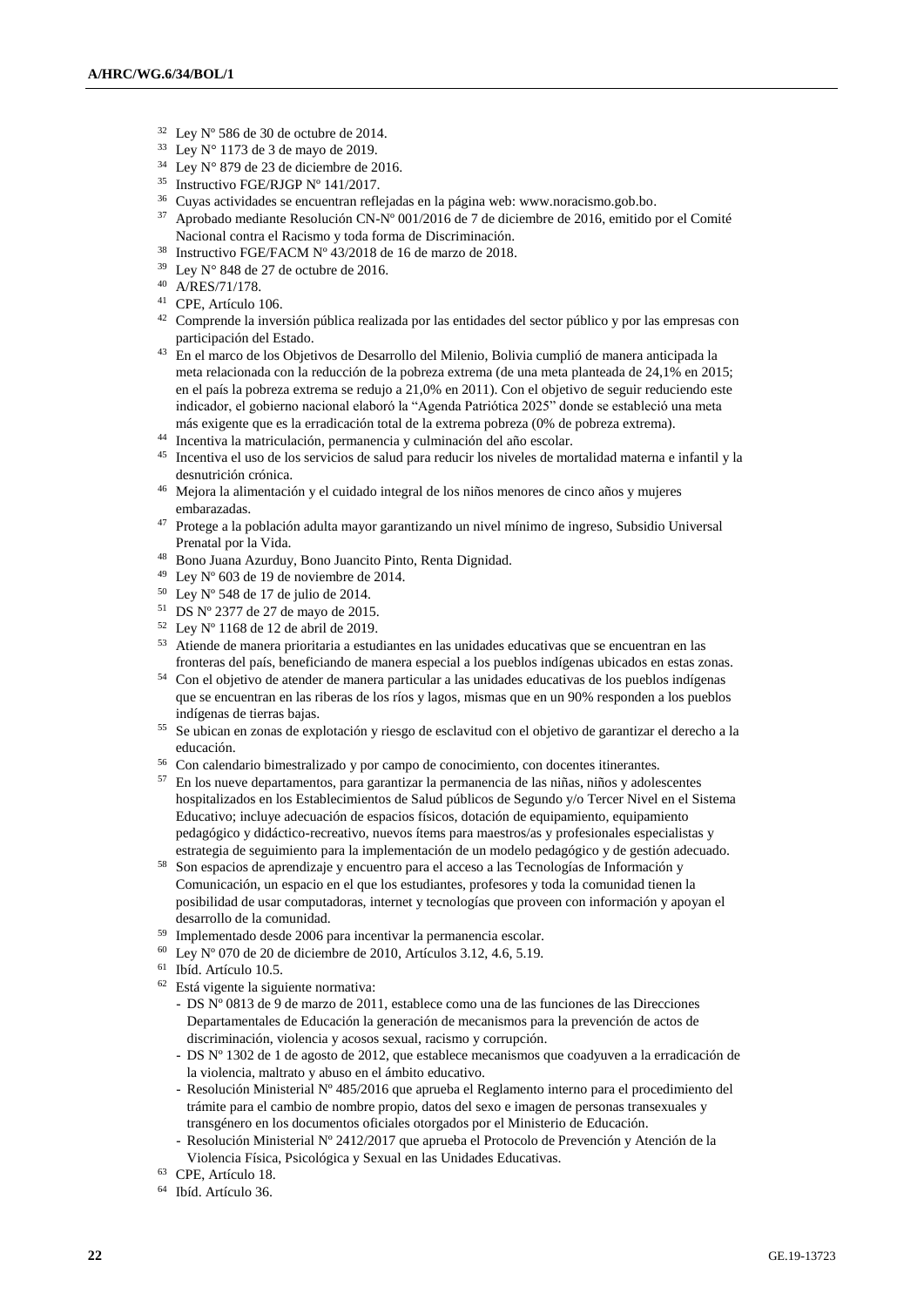- $65$  Ley N° 1152 de 20 de febrero de 2019.
- <sup>66</sup> Ley Nº 475 de 30 de diciembre de 2013.
- $67$  Establecido por el DS Nº 2480 de 6 de agosto de 2015.
- <sup>68</sup> Aprobada mediante el DS N° 2167 de 29 de octubre de 2014.
- <sup>69</sup> Ley Nº 622 de 29 de diciembre de 2014.
- <sup>70</sup> Ley Nº 775 de 8 de enero de 2016.
- <sup>71</sup> Sitio web: http://www.sat.agro.bo/.
- <sup>72</sup> Sitio web: http://observatorioagro.org.bo/.
- <sup>73</sup> Ministerio de Economía y Finanzas Públicas, Memoria de la Economía Boliviana, pág. 201.
- <sup>74</sup> Ley N° 393 de 21 de agosto del 2013.
- <sup>75</sup> Ley N° 300 de 15 de octubre de 2012.
- <sup>76</sup> A través del DS Nº 2965 de 1 de noviembre de 2016.
- <sup>77</sup> DS 3676 de 3 de octubre de 2018.
- <sup>78</sup> Resolución Administrativa DIGEMIG Nº 286/2017 de 07 de septiembre de 2017.
- <sup>79</sup> Resolución Administrativa DIGEMIG Nº 302/2017 de 18 de septiembre de 2017.
- <sup>80</sup> Resolución Ministerial Nº 050/16 de 09 de marzo de 2016, Ministerio de Gobierno.
- <sup>81</sup> Lev N° 263 de 31 de julio de 2012.
- $82$  DS N° 1486 de 6 de febrero de 2013.
- <sup>83</sup> Cuenta con 5 dimensiones: Prevención, Atención y Protección, Persecución y Sanción Penal, Coordinación Internacional y Coordinación Nacional.
- <sup>84</sup> Aprobado el 24 de abril de 2015, mediante Resolución de Consejo CPCTTP 001/2015.
- <sup>85</sup> Aprobado el 25 de febrero de 2016.
- <sup>86</sup> Aprobado mediante Resolución Nº 194/18, de 30 de noviembre del 2018.
- 87 Acuerdo Bilateral con Perú firmado el 26.06.2015 y ratificado mediante Ley Nº 765 de 11 de diciembre de 2015.
- 88 Acuerdo Bilateral con Perú firmado el 26.06.2015 y ratificado mediante Ley Nº 765 de 11 de diciembre de 2015.
- <sup>89</sup> Acuerdo Bilateral entre el Estado Plurinacional de Bolivia y la República Paraguay para fortalecer la lucha contra la Trata de Personas y Delitos Conexos" suscrito en oportunidad del "Encuentro Presidencial y I Reunión de Gabinete Ministerial Binacional Bolivia-Paraguay" celebrado en la ciudad de La Paz, el 12 de junio de 2019.
- <sup>90</sup> Ley Nº 807 de 21 de mayo de 2016.
- <sup>91</sup> Resolución Administrativa SEGIP/DGE-477/2016 de 29 de julio de 2016, SEGIP.
- 92 DS N° 3978 de 10 de julio de 2019, que modifica el DS N° 24547 Reglamento a la Ley de Medicina Transfusional y Bancos de Sangre.
- <sup>93</sup> Ley Autonómica Municipal Nº 311 de 28 de junio de 2018.
- <sup>94</sup> Aprobado por el Consejo Sectorial e Intersectorial "Por una Vida Libre de Violencia", mediante Resolución CSIPVLV-Nº 001/2017 en fecha 27 de julio del 2017.
- 95 Resolución Ministerial Nº 0908 de 09 de septiembre de 2016, Ministerio de Salud.
- <sup>96</sup> Datos del Observatorio de Paridad Democrática del Tribunal Supremo Electoral, instancia que hace seguimiento permanente a la participación política de las mujeres en el país.
- $97$  Ley N° 348 de 9 de marzo de 2013.
- <sup>98</sup> Ley Nº 348, Disposición Transitoria Primera.
- <sup>99</sup> DS N° 2610 de 25 de noviembre de 2015, modifica y complementa el DS N° 2145 de 14 de octubre de 2014.
- <sup>100</sup> DS Nº 3106 de 08 de marzo de 2017.
- <sup>101</sup> Ministerio de Justicia y Transparencia Institucional, Educación, Salud, Comunicación, Gobierno, Culturas y Turismo y Trabajo, Empleo y Previsión social, con el mandato de implementar una Política Pública Integral para una Vida Digna de las Mujeres Bolivianas. La Comisión está presidida por la Máxima Autoridad Ejecutiva del Ministerio de Justicia y Transparencia Institucional que a través del Viceministerio de Igualdad de Oportunidades ha llevado adelante el proceso de elaboración de la Política Pública Integral, como referente para la implementación de Acciones Integrales, que permitan maximizar resultados y generar condiciones y oportunidades para el ejercicio pleno del derecho de las mujeres a una vida libre de violencia.
- <sup>102</sup> A partir de las propuestas planteadas en la Agenda de Despatriarcalización, mandato social realizado por diversas organizaciones sociales, sociedad civil y mujeres de todo el país, en procesos departamentales ampliamente participativos y en el Encuentro Nacional de 11 de octubre de 2018, mediante DS Nº 3774 de 16 de enero de 2019, se conforma el Gabinete Especial de Lucha contra la Violencia Hacia la Mujer y la Niñez y se crea el Servicio Plurinacional de la Mujer y de la Despatriarcalización "Ana María Romero".
- <sup>103</sup> Construcción del Modelo para la Unidad de Atención Integral e Inmediata UAII, Modelo Boliviano de Actuación frente a la Violencia en Razón de Género, Guía para la Declaratoria de Alerta, Guía para la gestión de las Casas de Acogida Guía para el funcionamiento de los SLIM´S (Servicios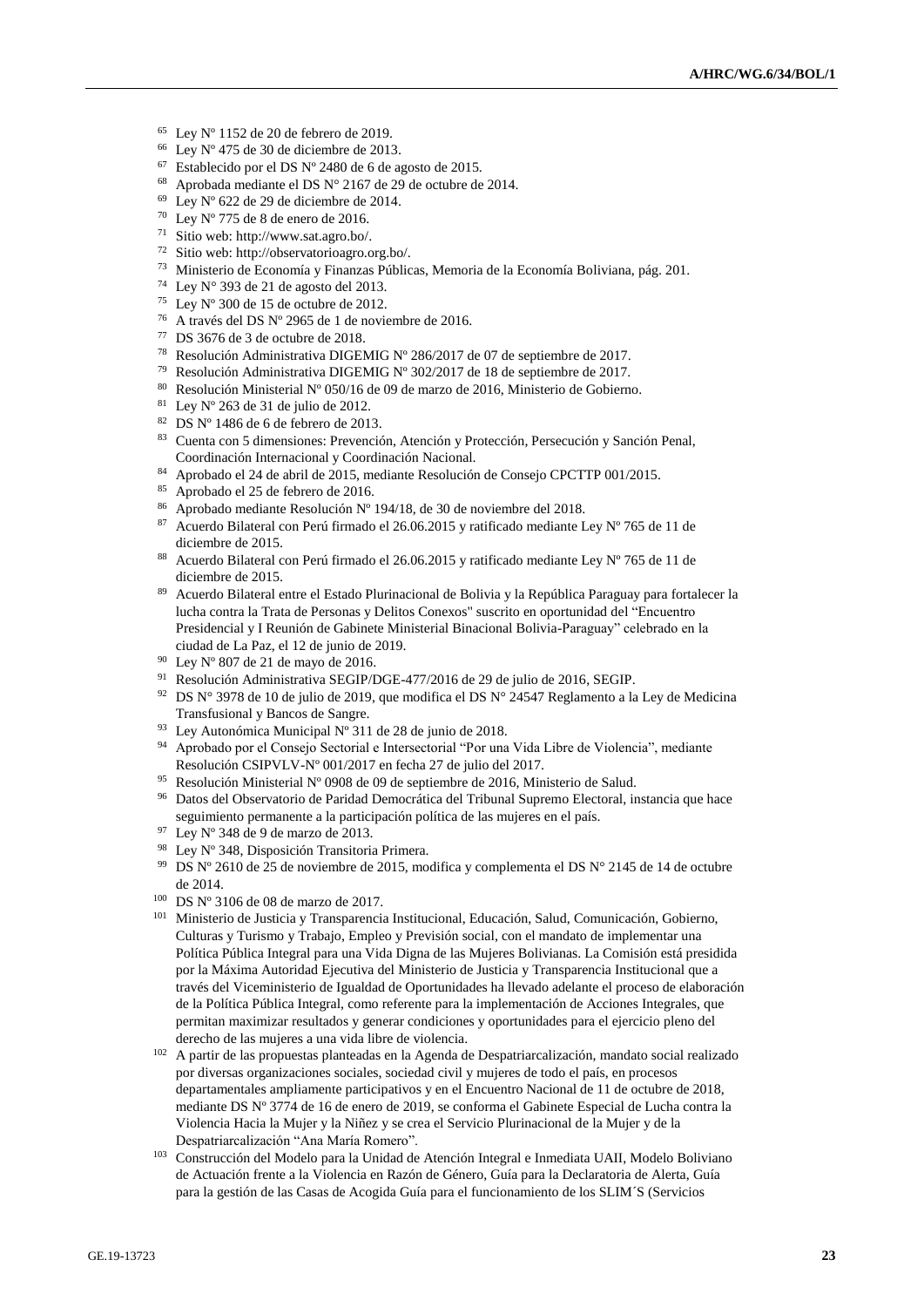Legales Integrales Municipales), Estrategia de inversión pública y movilización de recursos privados para la inversión en violencia en razón de género (VRG), Especialización en violencia en razón de género (VRG) para jueces, juezas, fiscales y policías), Sistema de información para el Registro Único de Violencia en razón de género (RUV), entre otros.

- <sup>104</sup> DS Nº 3834 de 13 de marzo de 2019.
- <sup>105</sup> Es la primera encuesta de estas características en Bolivia, desde la creación del Instituto Nacional de Estadística y los diferentes Censos realizados de manera científica desde 1992.
- <sup>106</sup> Sistema Integral Plurinacional de Prevención, Atención, Sanción y Erradicación de la Violencia en Razón de Género; dependiente del Viceministerio de Igualdad de Oportunidades del Ministerio de Justicia y Transparencia Institucional.
- <sup>107</sup> DS Nº 3463 de 18 de enero de 2018.
- <sup>108</sup> Las Estaciones Policiales Integrales son infraestructuras en las que funcionan el Ministerio Público, los Juzgados Contravencionales y los Servicios Policiales de Seguridad Ciudadana, estos últimos encargados de la ejecución del Plan Nacional de Seguridad Ciudadana y los planes, programas y proyectos departamentales, municipales e indígena originario campesinos de seguridad ciudadana.
- <sup>109</sup> DS Nº 2145 de 14 de octubre de 2014, Artículo 16.
- <sup>110</sup> Pilar 1: Ley de Deslinde Jurisdiccional, Pilar 2: Educación, Pilar 3: Fortalecimiento de la JIOC, Pilar 4: Coordinación y Cooperación, Pilar 5: Respeto a los Derechos Humanos.
- <sup>111</sup> SCP 1624/2012-S2 de 1 de octubre, SCP 2076/2013 de 18 de noviembre, SCP 0323/2014 de 9 de febrero, SCP 444/2016-S1 de 25 de abril.
- <sup>112</sup> CPE, Artículos 30.15 y 352.
- <sup>113</sup> Ibíd. Artículo 11.II y Ley Nº 026 Artículo 39.
- <sup>114</sup> Ley Nº 3058 de 17 de mayo de 2005. A través de los Decretos Supremos Nº 29033 de 16 de febrero de 2007, 29124 de 21 de mayo de 2008, 29574 de 9 de mayo de 2007 y 2298 de 18 de marzo de 2015, se establecen las disposiciones y procedimientos para el proceso de consulta y participación a los pueblos indígenas, originarios y comunidades campesinas, cuando se pretenda desarrollar actividades hidrocarburíferas en sus tierras comunitarias de origen, propiedades comunarias y tierras de ocupación y acceso.
- <sup>115</sup> Ley Nº 535 de 28 de mayo de 2014, Artículos 19, 207 a 209.
- <sup>116</sup> Ibíd. Artículo 40 inc. j).
- <sup>117</sup> Resolución Ministerial Nº 23/2015 de 30 de enero de 2015.
- <sup>118</sup> Ley N° 018, Artículo 6.2 y Ley N° 026 Artículo 40.
- <sup>119</sup> Aprobado mediante Resolución de Sala Plena Nº 118, de 26 de octubre de 2015.
- <sup>120</sup> Confederación de Pueblos Indígenas de Bolivia.
- <sup>121</sup> Confederación Sindical Única de Trabajadores Campesinos de Bolivia.
- <sup>122</sup> Confederación Sindical de Comunidades Interculturales y Originarias de Bolivia.
- <sup>123</sup> Consejo Nacional de Ayllus y Markas del Qullasuyu.
- <sup>124</sup> Confederación Nacional de Mujeres Campesinas Indígenas Originarias de Bolivia "Bartolina Sisa".
- <sup>125</sup> Central Obrera Boliviana.
- <sup>126</sup> Consejo Nacional Afroboliviano.
- <sup>127</sup> Está compuesto por el Sistema Plurinacional de Protección Integral de la Niña, Niño y Adolescente, y el Sistema Penal para Adolescentes; es el conjunto articulado de órganos, instancias, instituciones, organizaciones, entidades y servicios que tienen como objetivo primordial garantizar el pleno goce de los derechos de las niñas, niños y adolescentes.
- <sup>128</sup> Donde participaron los Comités de Niñas, Niños y Adolescentes de los nueve departamentos, representaciones del Órgano Ejecutivo, de los Gobiernos Departamentales, Gobiernos Municipales y de la sociedad Civil, en cumplimiento a lo establecido en la Ley Nº 548.
- <sup>129</sup> Creado mediante Resolución del Ministerio de Justicia y Transparencia Institucional Nº 071/2016 de 3 de mayo.
- <sup>130</sup> Ley Nº 548, artículo 179.b.
- <sup>131</sup> Participan: Ministerio de Justicia y Transparencia Institucional, Ministerio de Gobierno, Ministerio de Salud, Tribunal Supremo de Justicia y Fiscalía General del Estado.
- <sup>132</sup> Esta diferencia se debe a que algunos municipios con amplia extensión territorial, densidad demográfica, demandas y necesidades particulares, instauraron más de una DNA en sus municipios para brindar mayor protección a NNA.
- <sup>133</sup> En el marco de esa campaña, el Ministerio de Justicia y Transparencia Institucional promovió una alianza estratégica para desarrollar acciones vinculadas a la Responsabilidad Social Empresarial Estatal por la Niñez Boliviana, conformada por seis empresas e instituciones estatales (Agencia Nacional de Hidrocarburos, Empresa Pública Nacional Estratégica Boliviana de Aviación, Empresa Nacional de Telecomunicaciones S.A., Empresa Estatal de Transporte por Cable "Mi Teleférico", Servicios de Aeropuertos de Bolivia y Yacimientos Petrolíferos Fiscales Bolivianos).
- <sup>134</sup> Ley Nº 548, Artículo 136.
- $135$  Ley N° 1139 de 20 de diciembre de 2018, promulgada conforme la Sentencia Constitucional